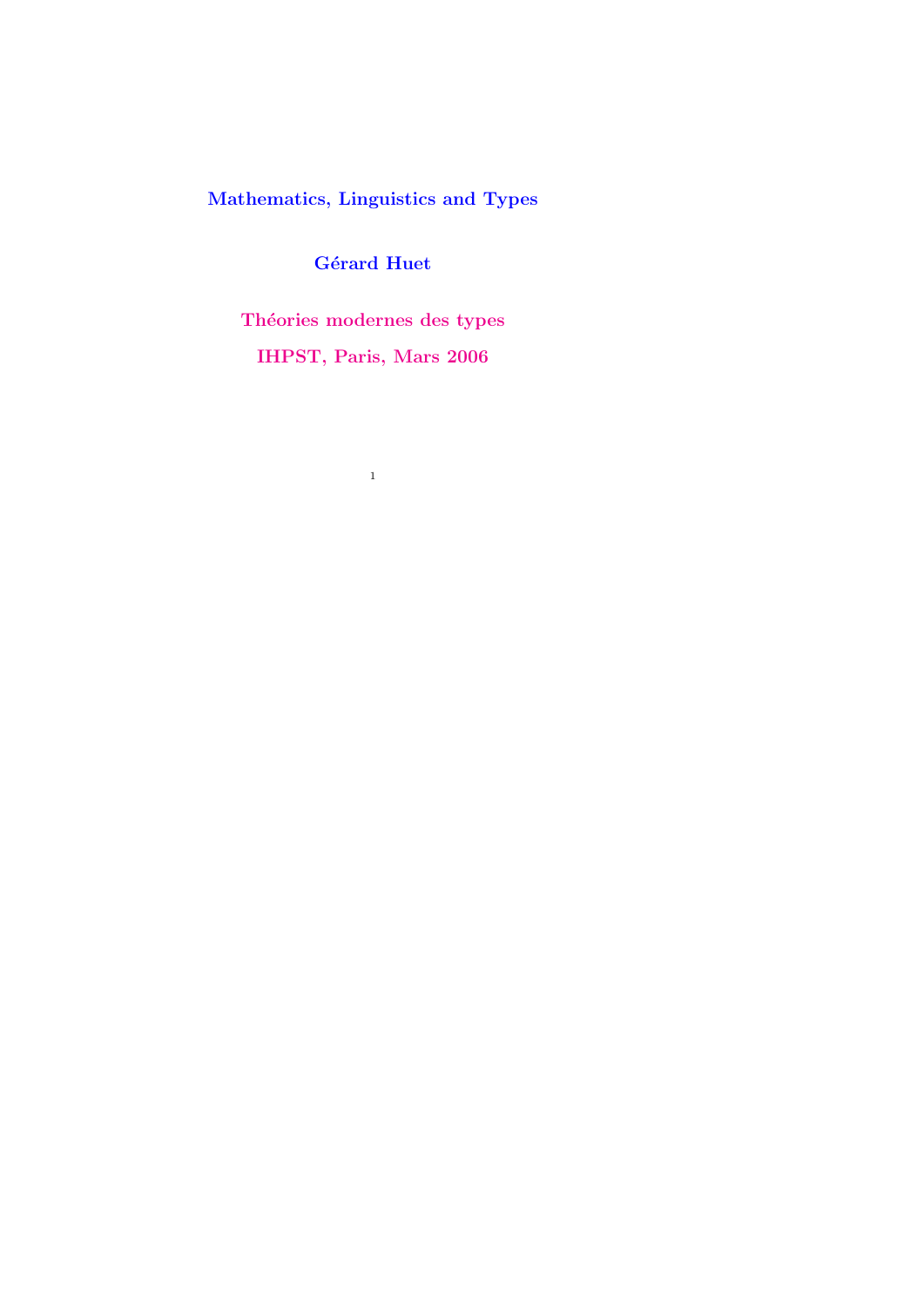### Prelude

Thanks for IHPST ("Institut d'Histoire et de Philosophie des Sciences et des Techniques") for inviting us to a debate on "Théories modernes des types" – "Contemporary Type Theory".

I was invited to present "Calcul des Constructions" – "Calculus of Constructions" but I declined. Not that "Calcul des Constructions" is uninteresting, but first of all it is a rather technical topic, its precise description and statement of its main properties would take more than one hour, and this would be a rather futile repetition of stuff which is already 20 years old. Moreover its design methodology is more interesting, as a formal framework for expressing Mathematics, and more generally rigorous argumentation.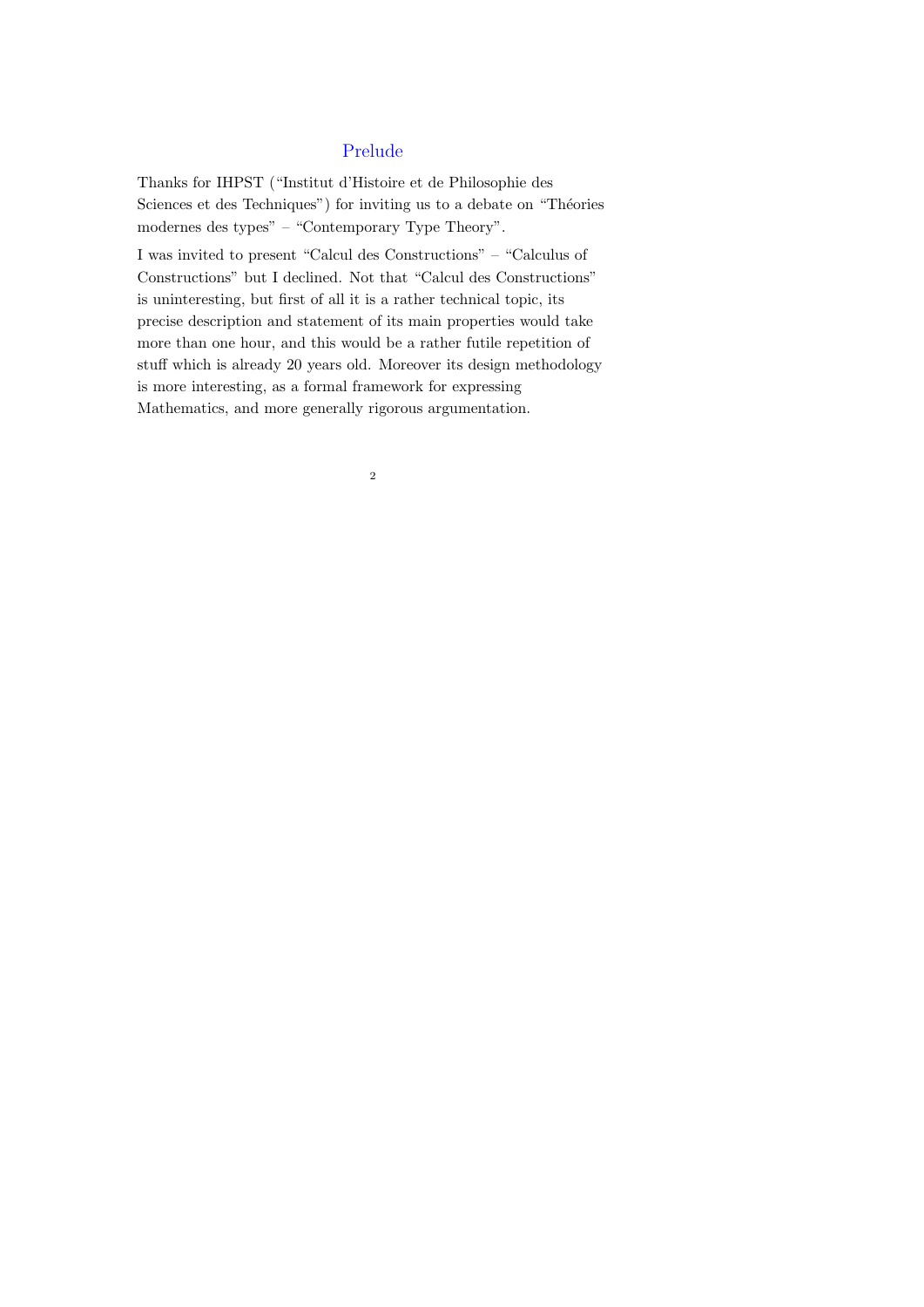#### Frameworks

Such a framework may be implemented on computers, and thus hopefully lead to useful rigorous reasoning tools. This is basically the Automath program, now more than 30 years old, but still the leading paradigm in this endeavour. The Calculus of Constructions is one point in a space of type theories, one corner in Barendregt's cube, a bit stronger than usual Automath languages, maybe unnecessary stronger, and actually not expressive enough to express two fundamendal constructions, namely inductive types and co-inductive types. From the Calculus of Constructions evolved a Calculus of inductive and co-inductive constructions, which is the core formalism manipulated by a reasoning tool called Coq. Coq is a proof assistant, which helps a mathematician formally verify, and to a certain extent discover proofs of mathematical facts, such as the 4 colour theorem.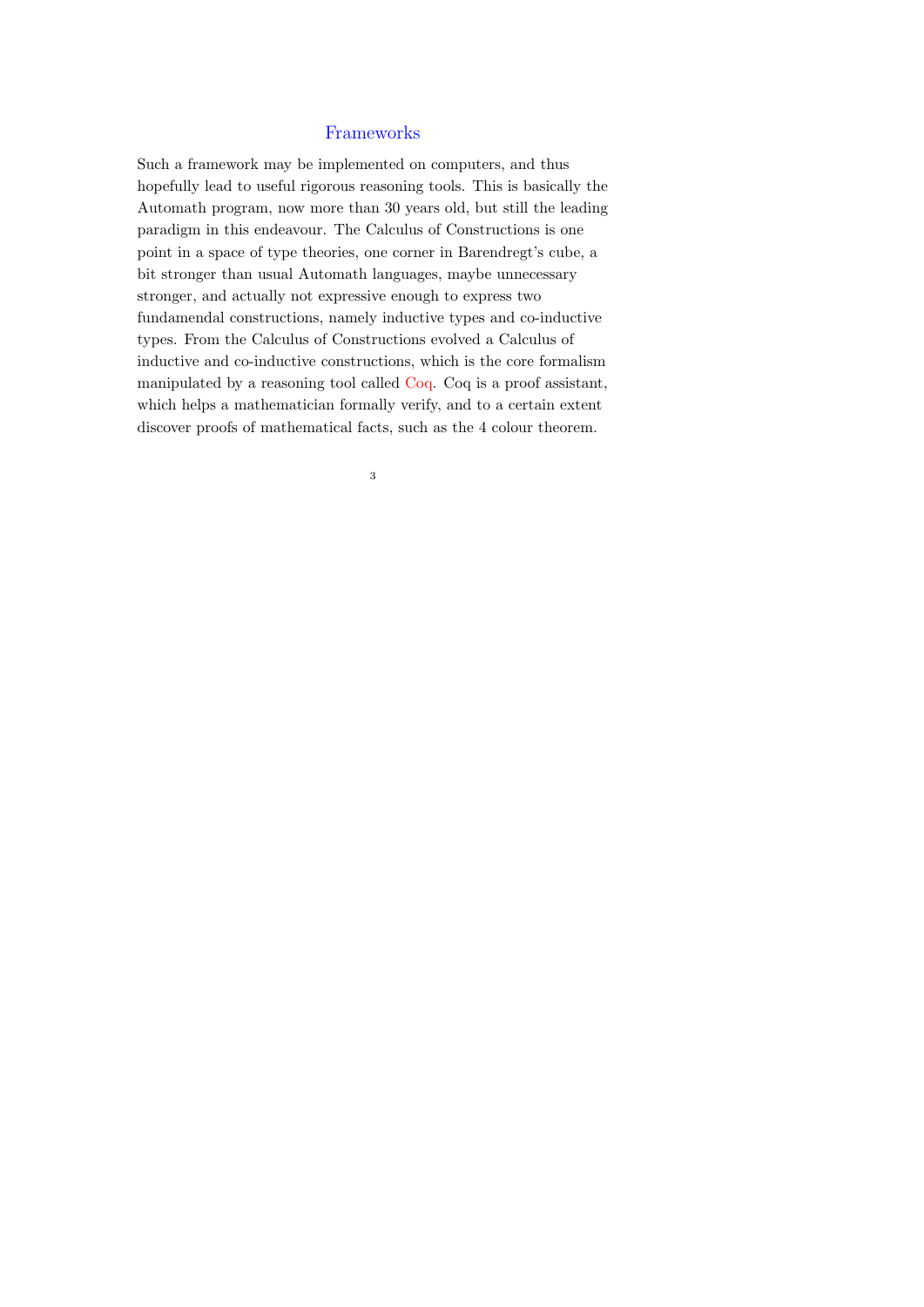### Social necessity

The interesting philosophical discussion concerns the soundness of this program, regarding its epistemic value, and notably its usefulness in establishing rigorous standards of reasoning. We first remark that reasoning tools are absolutely essential social requisites, at a time when most industrial, commercial, financial, legal, transportation, health, food, information, etc processes use sophisticated information systems, whose correct and safe operation can only be established through appropriately formal verifications.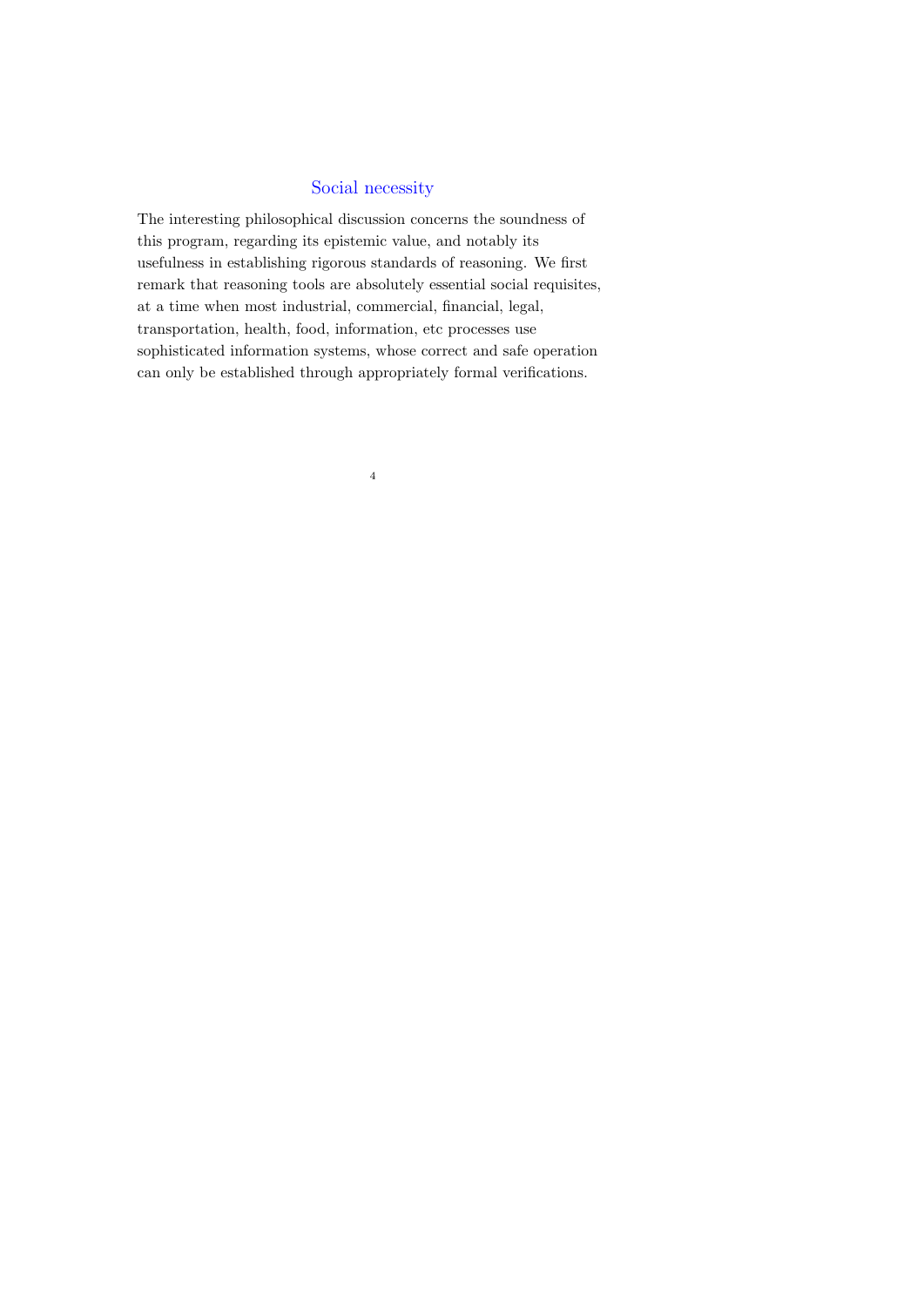#### Mathematics as winner in the Knowledge Economy

Verifying formally mathematical statements such as the 4-colour theorem appears as a luxury compared to these vital economic concerns. But the main lesson that we learned over many years of development of informatics is that not only arbitrarily deep mathematics are needed in order to do proofs of computer system correctness, but furthermore that mathematical proofs are the very fabric of these virtual artefacts that are computer processes. The endeavour of formal mathematics is a booming business. I am personally in the process of opening a Joint Research Laboratory between INRIA and Microsoft, of which one of the foremost projects concerns Automation of Mathematics. Companies like "Trusted Logic" pay proof engineers to craft mathematical developments insuring the safe operation of smartcard transactions - bank consortia are paying dear money for the production of formal mathematics.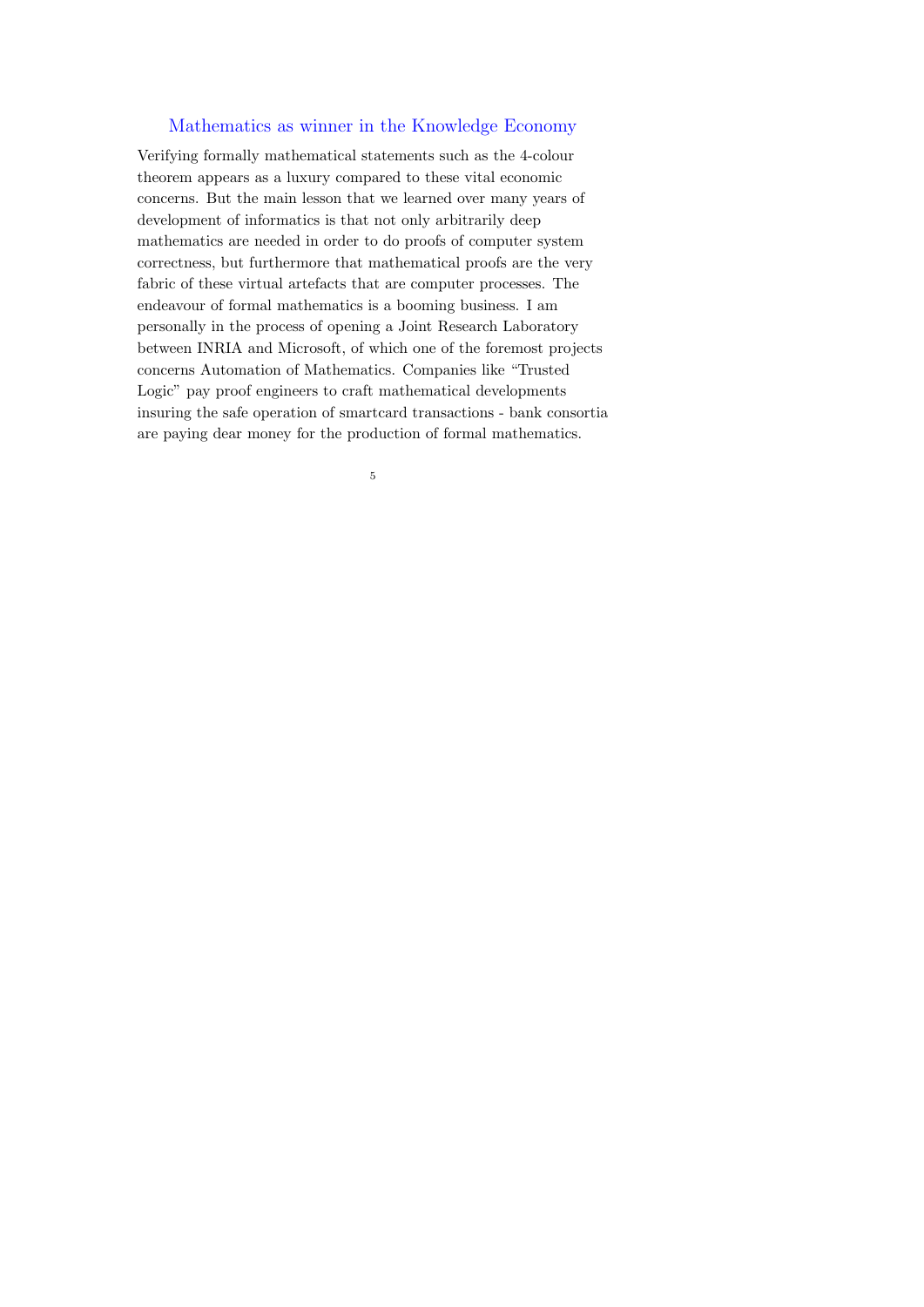#### Mathematics and Linguistics

I chose as title of my talk "Mathematics, Linguistics and Types" since I would like to suggest that Type Theory is a better linguistic medium for developing Mathematics than the usual mixture of natural language and formulas that is traditionally used for communicating mathematical results. This point about a proper "mathematical vernacular", clearly articulated by Pr de Bruijn a long time ago, is not well taken by most professional mathematicians, who undervalue linguistic aspects underlying their activity. They see language as a benign facility, and fail to appreciate the importance of notation, seen as a secondary issue. We were taught that mathematics is "l'art de raisonner juste avec des figures fausses". Linguistics is taken as granted, like prose for Mr Jourdain. Who will dare comparing as intellectual disciplines Mathematics and Linguistics, a kind of semi-scientific branch of Humanities ?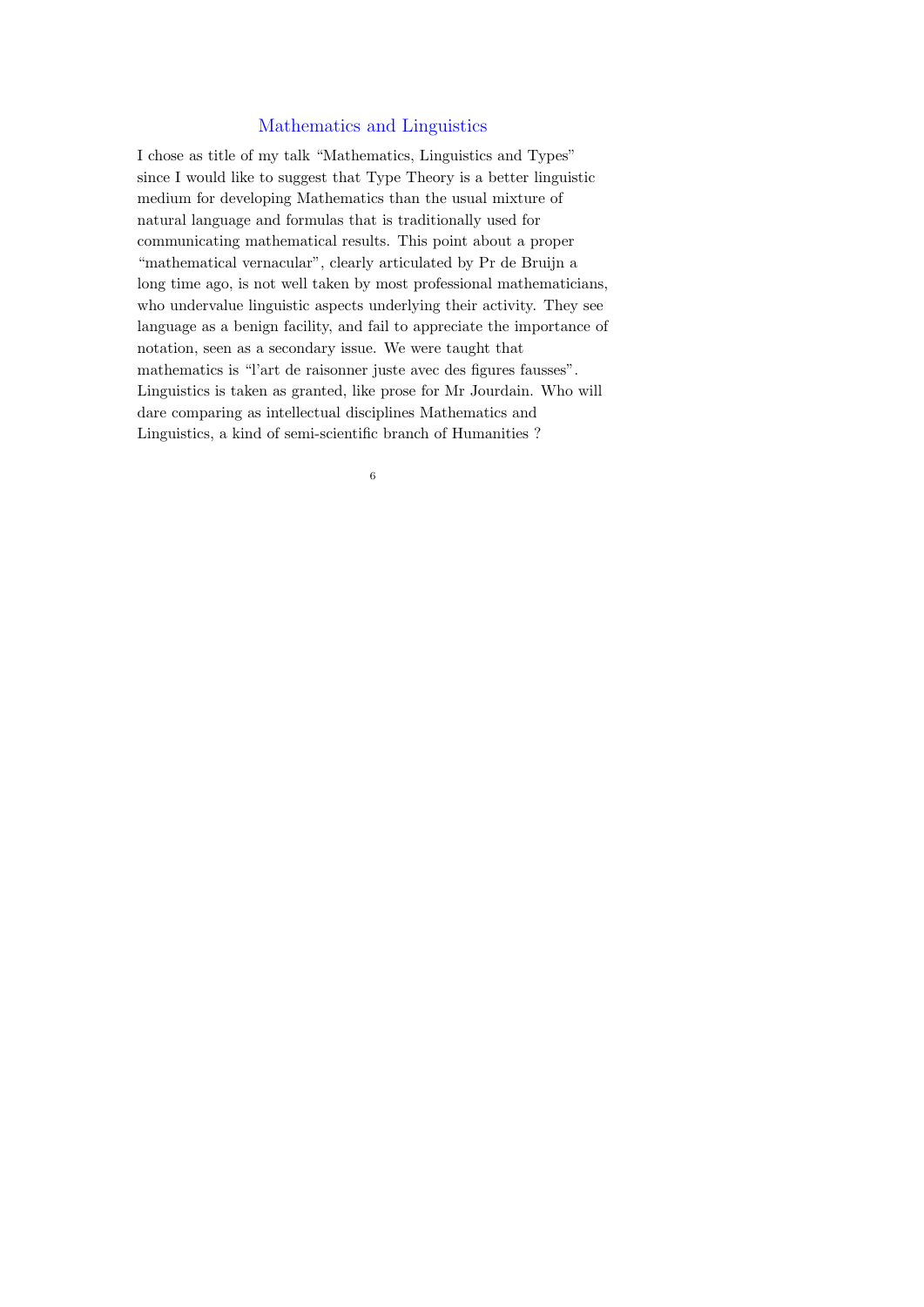## Questioning the rigour of Mathematics

I am actually painfully conscious of this social handicap, since I attempt to teach Computational Linguistics to snotty students of Ecole Normale Supérieure majoring in Maths. The various course instructors attempt to get their attention by presenting the contents of their material in a heavy mathematical fashion. I chose in the contrary to get their attention by questioning the rigour of Mathematics by pointing out linguistic problems.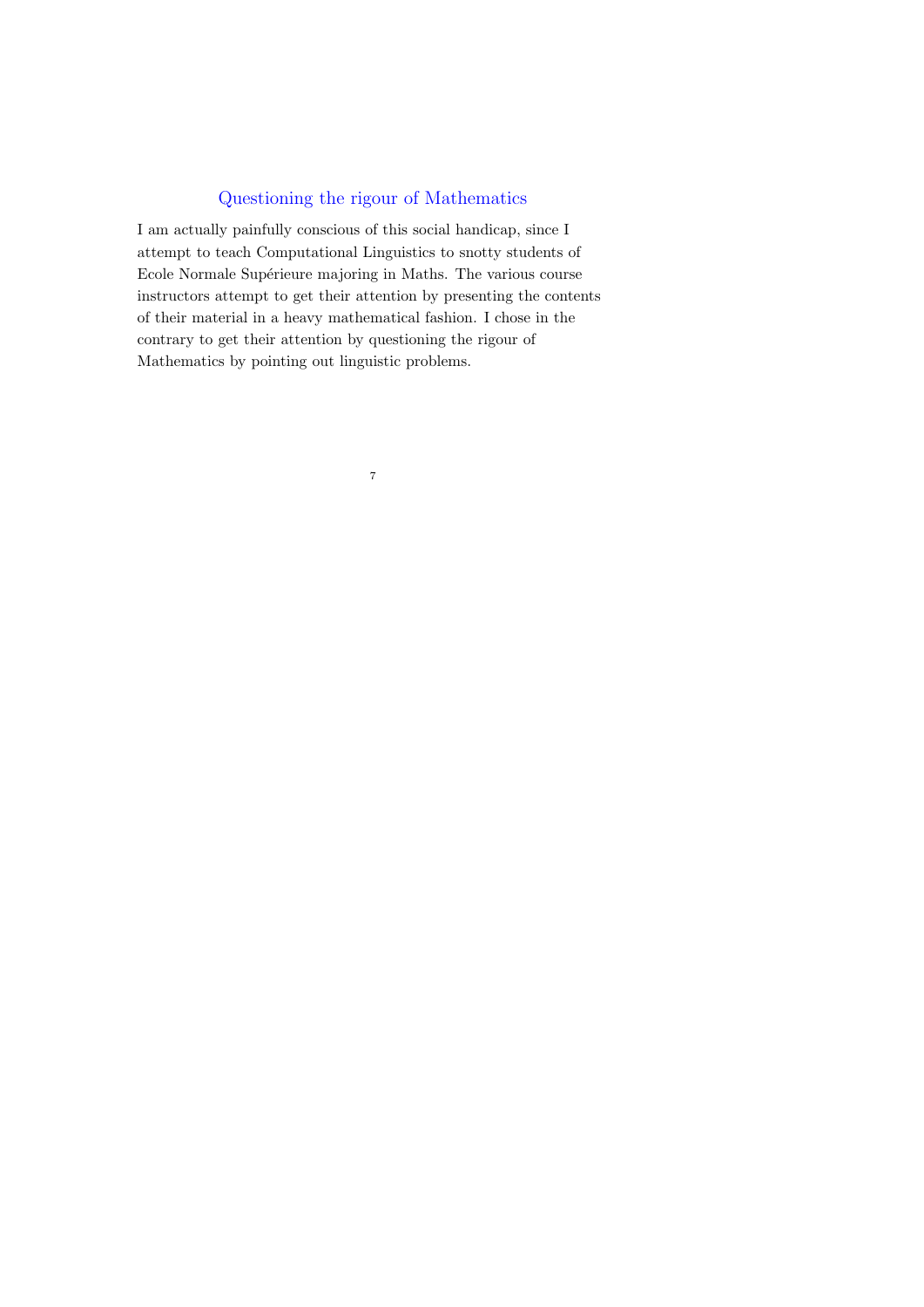#### A few paradoxes

It is very easy to run into paradoxes. For instance, let us prove that  $1 = 2$ . 1 is the numerator of  $1/2$ . Similarly, 2 is the numerator of  $2/4$ . But we know that  $1/2 = 2/4$ , by easy simplification. Substituting equal for equal, we get  $1 = 2$ . If you carry out this piece of reasoning in front of a mathematician, he will usually get angry and shout some 'obvious' objection. However, such objections vary a lot according to the person, leading to doubts as to whether similar problematic implicit quotienting, or confusions of 'signifiant' and 'signifié', or mixture of extensional notions with intentional ones, could crop up in a real mathematical text. For instance, it is easy to prove categoricity of arithmetic using induction over the characteristic predicate of the standard part of an arbitrary model. This proof is illegitimate since this predicate is not first-order definable, but you need to be a professional logician to have in mind such subtelties.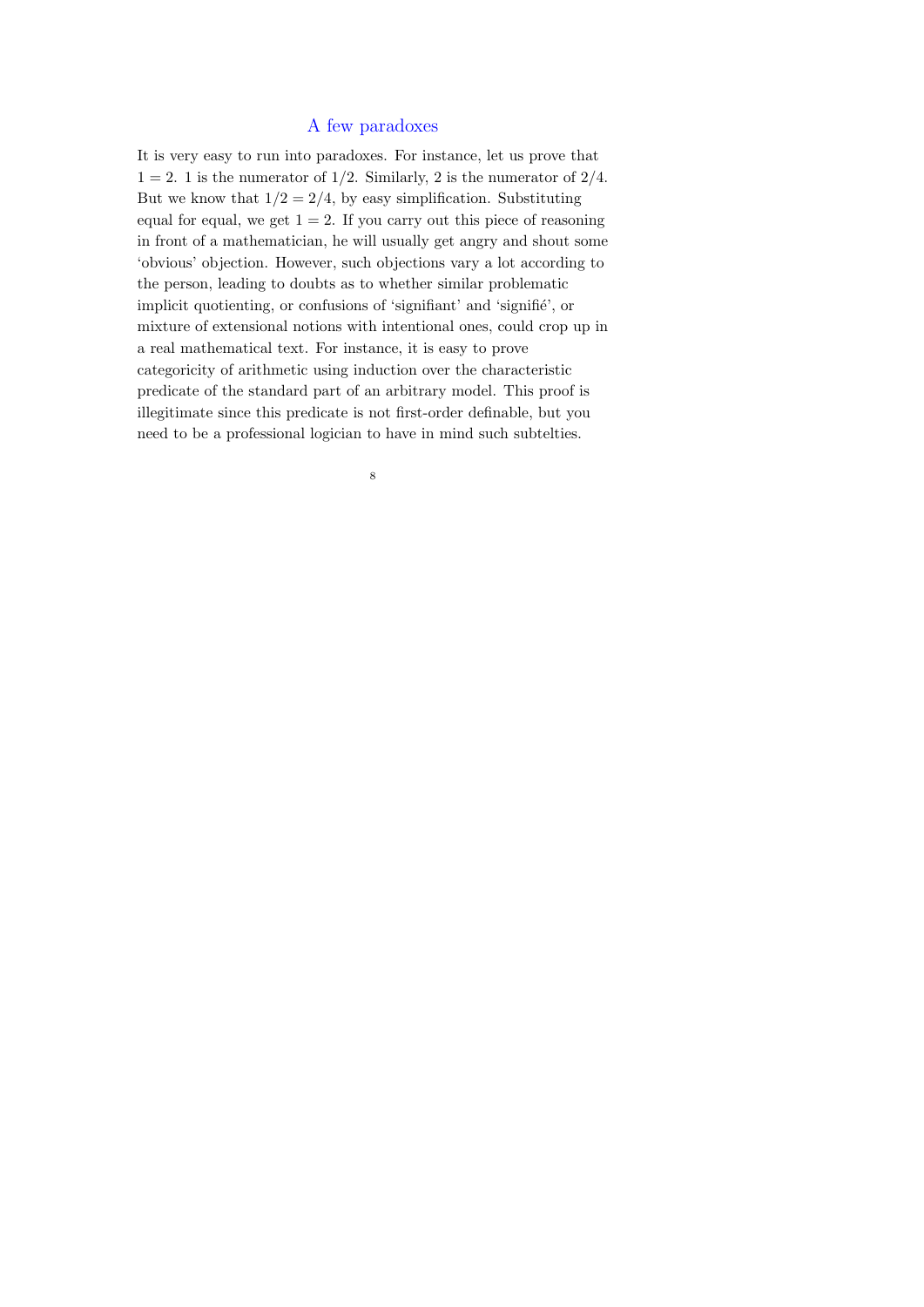#### Even simpler linguistic paradoxes

Such paradoxes are not deep foundational problems. They arise from a mixture of natural language and informal mathematical notation. Naming, scoping, and quantifiying mathematical notions is a delicate matter. Even a seemingly innocuous piece of reasoning such as  $P \Rightarrow P$  may lead to catastrophy when  $P$  is instanciated. Consider English, when  $P$  is taken as 'any number is odd'. We get 'if any number is odd, then any number is odd', and then from the fact that 1 is odd we may deduce that any number, such as 2, is odd.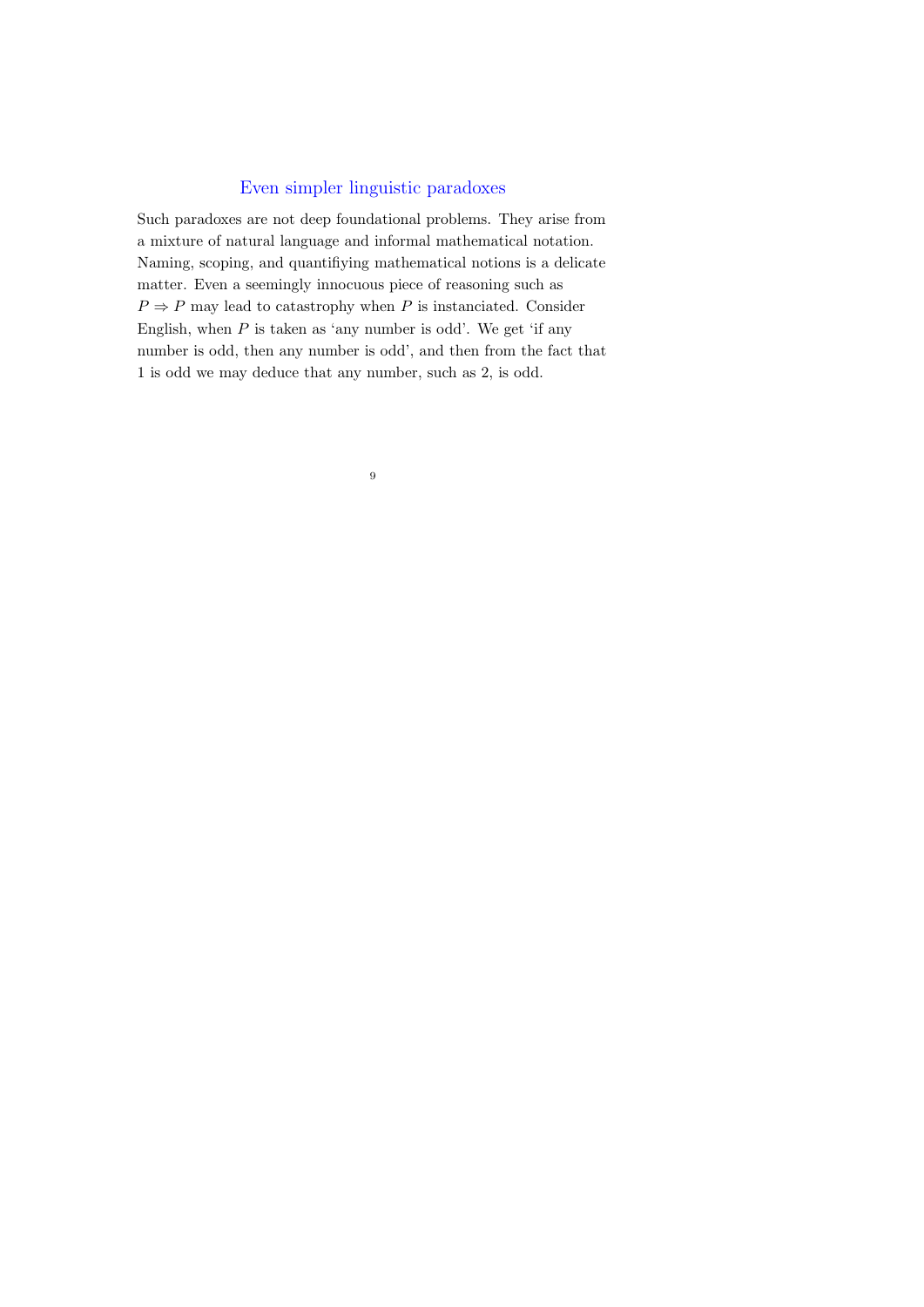#### More notational paradoxes

We know that we should not write  $1/0$ . But when one does algebraic reasoning, we shall write down formulas such as  $a/b$ , where a and b may be complex expressions depending on some parameters. How do we know whether  $b$  may be null for certain values of these parameters ? How do we keep track of such side conditions ? In linguistic terms, the fact that  $b \neq 0$  is a presupposition of the sentence where  $a/b$ occurs. Thus the logical argumentation underlying the verification of a piece of mathematics ought to take care of *présupposé* as well as posé, and there is no systematic convention to take care of the former – such contextual conditions are somehow implicit from the use of certain notations. A notation like  $\sqrt{e}$  will have the additional problem of being ambiguous whenever it is not meaningless, hiding a logical disjunction.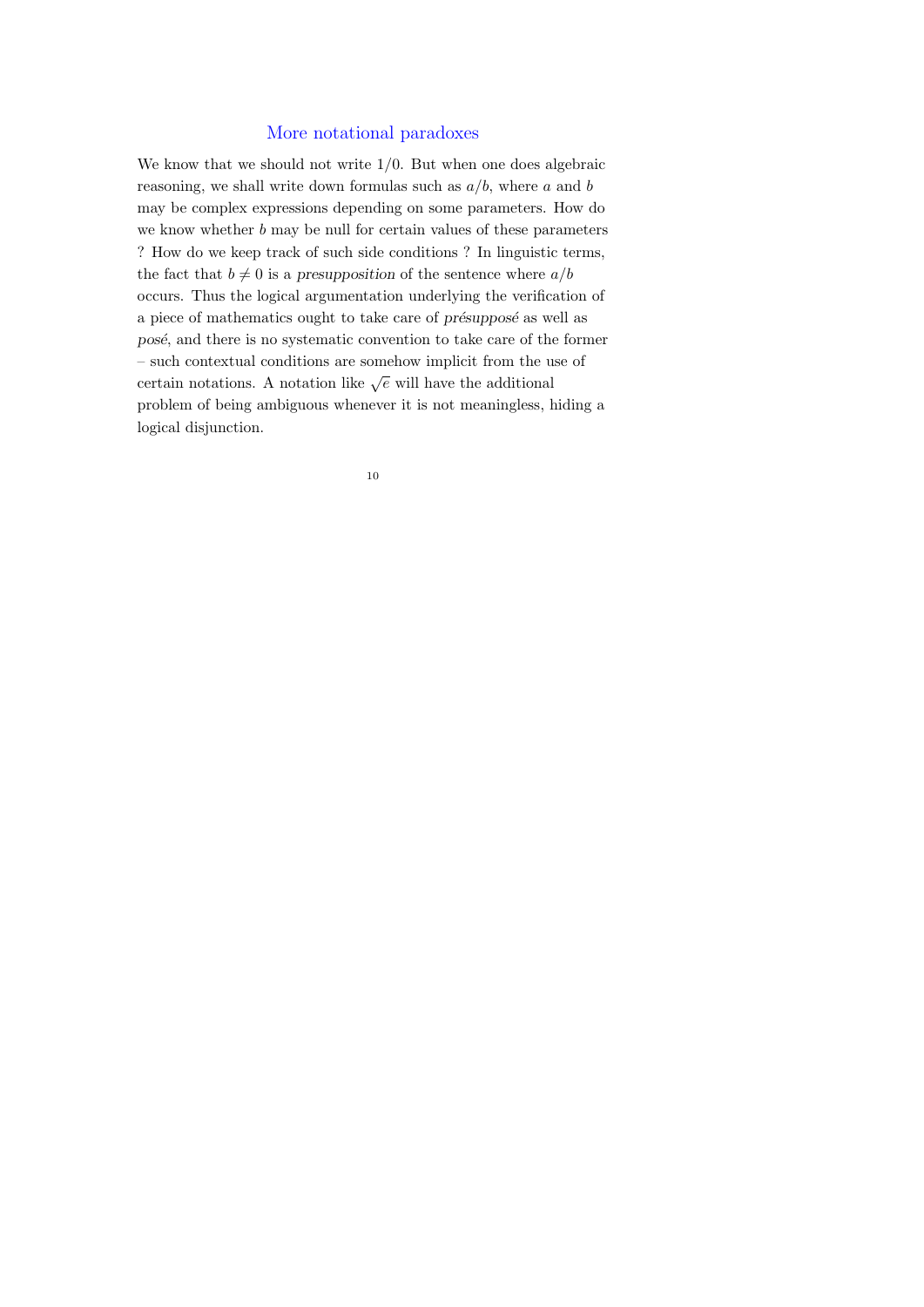#### Worse notational paradoxes

Actually, set notation itself suffers from complex conditions of usage what is the precise condition under which one may write an expression such as  $\{x \mid P(x)\}$ ? Do we need to understand the precise comprehension axioms of the underlying set theory in order to understand whether such notation makes sense, and if so, which precise object it yields ?

What is the meaning of  $\aleph_1$  in view of the independence of the continuum hypothesis ?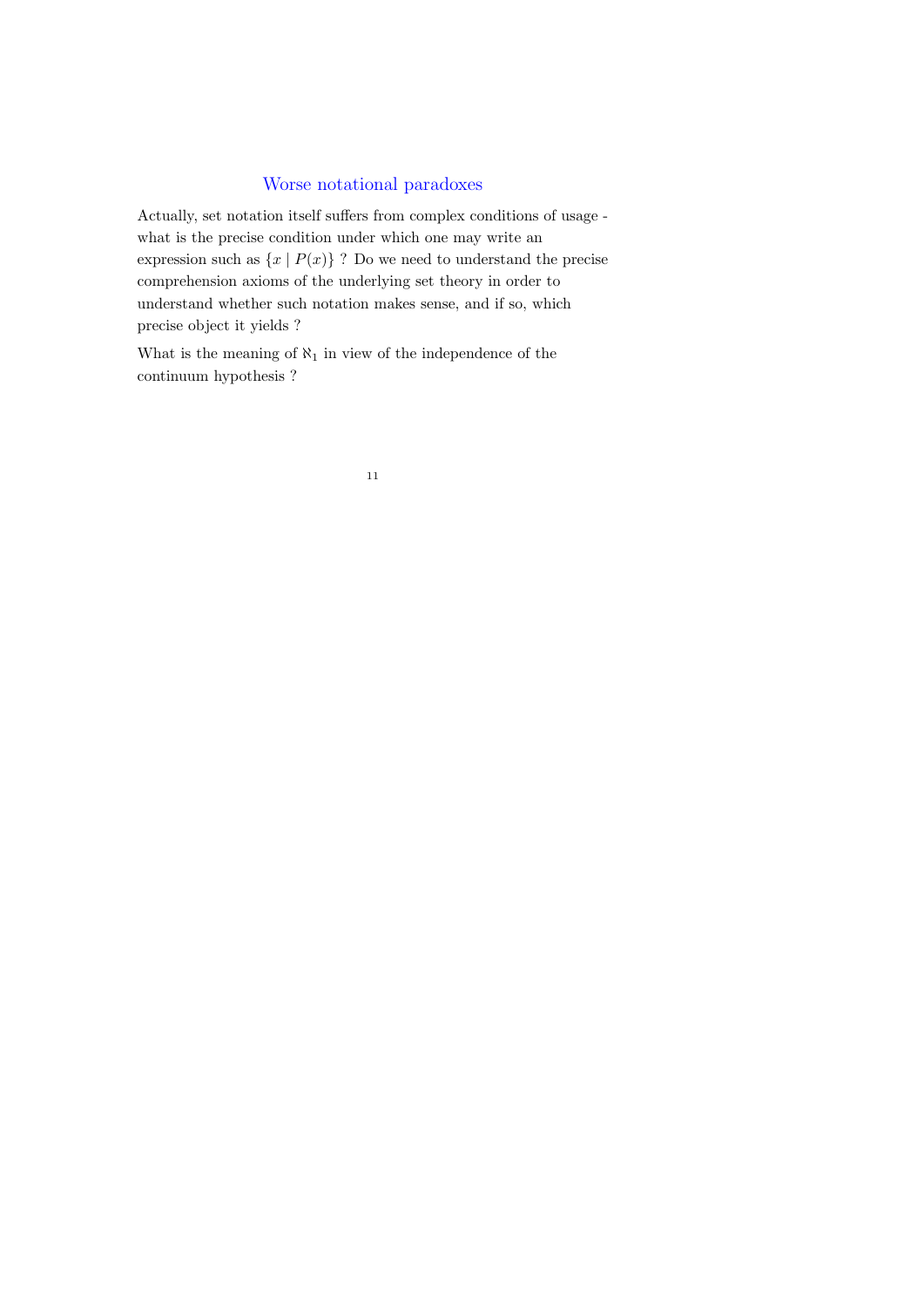#### Logic comes in

In Mathematics, Linguistics and Types, we miss two important topics: Logic and Informatics. Somehow Type Theory stands for an intimate mixture of the two. Logic has a long history - from Philosophy, to Mathematics, to Informatics. Of course there remains a current of philosophical logic, and an active field of Mathematical Logic, but somehow the logic mainstream, specially Proof Theory, cannot be dissociated from Informatics. Logical tools such as lambda-calculus and linear logic are the main objects of design and study of Informatics, together with a host of algebraico-logical notions which percolated from the study of computer processes, such as finite automata and transducers, streams, continuations, processes, games, etc.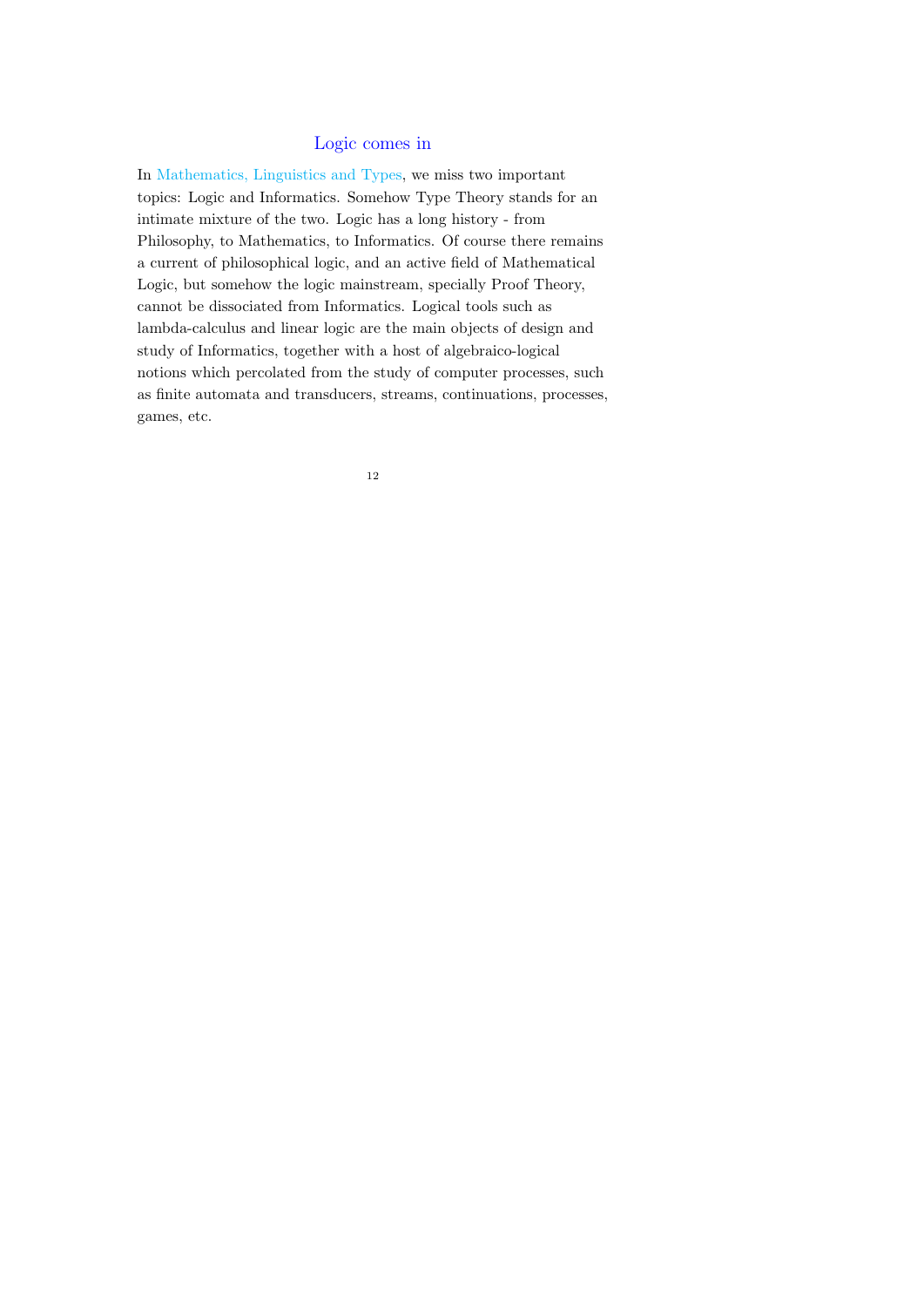## From Language to Logic and back

Such tools are now finding appropriate use in the modelling of linguistics, at all levels – morphology, syntax, semantics, pragmatics. This interplay between disciplines is indeed very important, and it goes both way – logic and language use the same cognitive apparatus and are co-referential as ways of creation and communication of valid knowledge.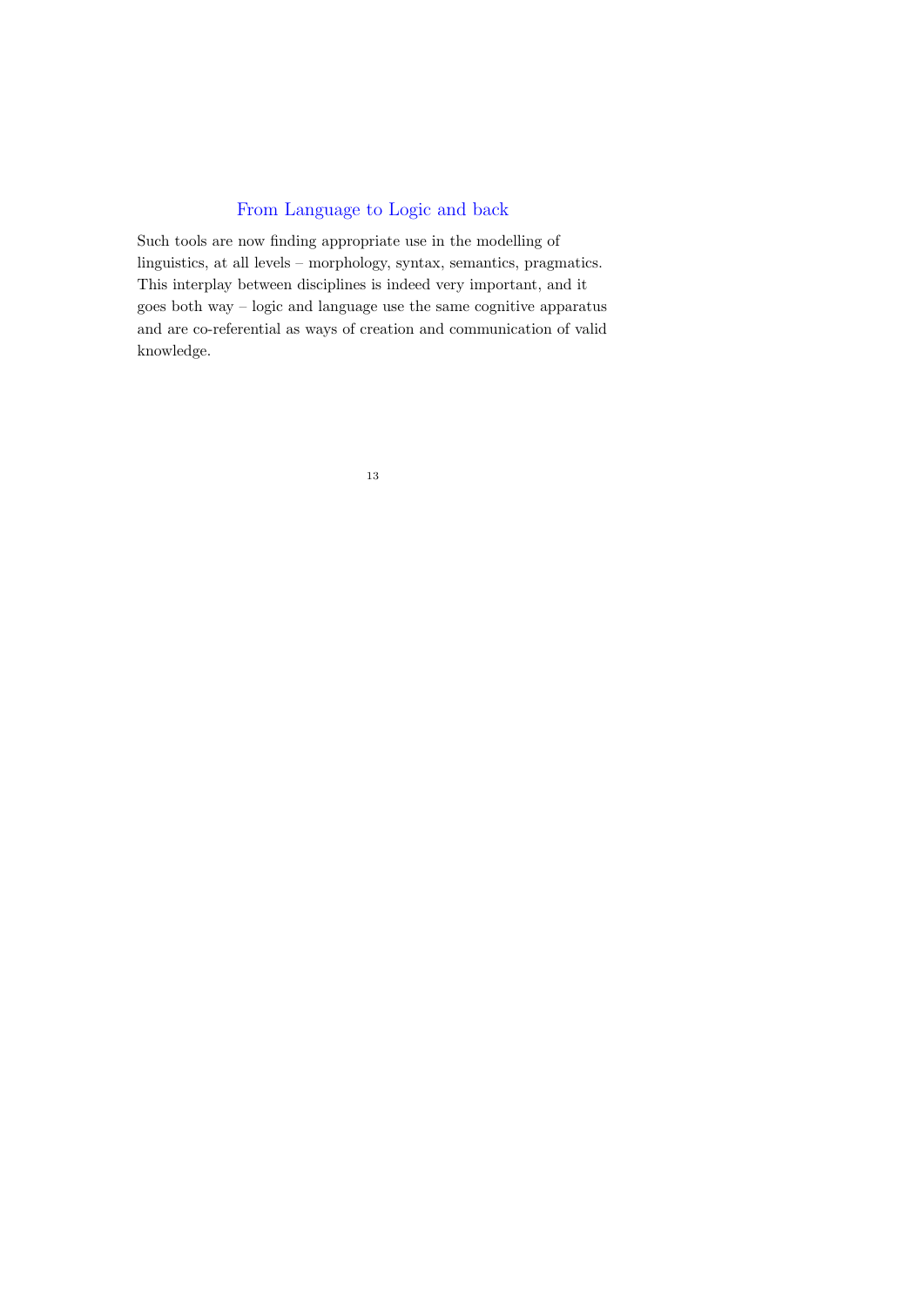### Prehistorical digression

In the old days, when computers appeared, a new discipline arose, called "Computer Science" in the USA. There was a tension between Mathematics and Electrical Engineering on who would teach the new notions, and the new discipline organized itself in more or less ad hoc ways. Mathematicians chose to isolate themselves from what they saw as technological contamination, and consequently there was a deficit in proper mathematical training. Students going through the curriculum of undergraduate computer science studies were hopelessly poor in basic reasoning skills like quantification manipulation or induction. Even if they had a reasonable training in Calculus, they lacked proper acquaintance with Algebra and Combinatorics.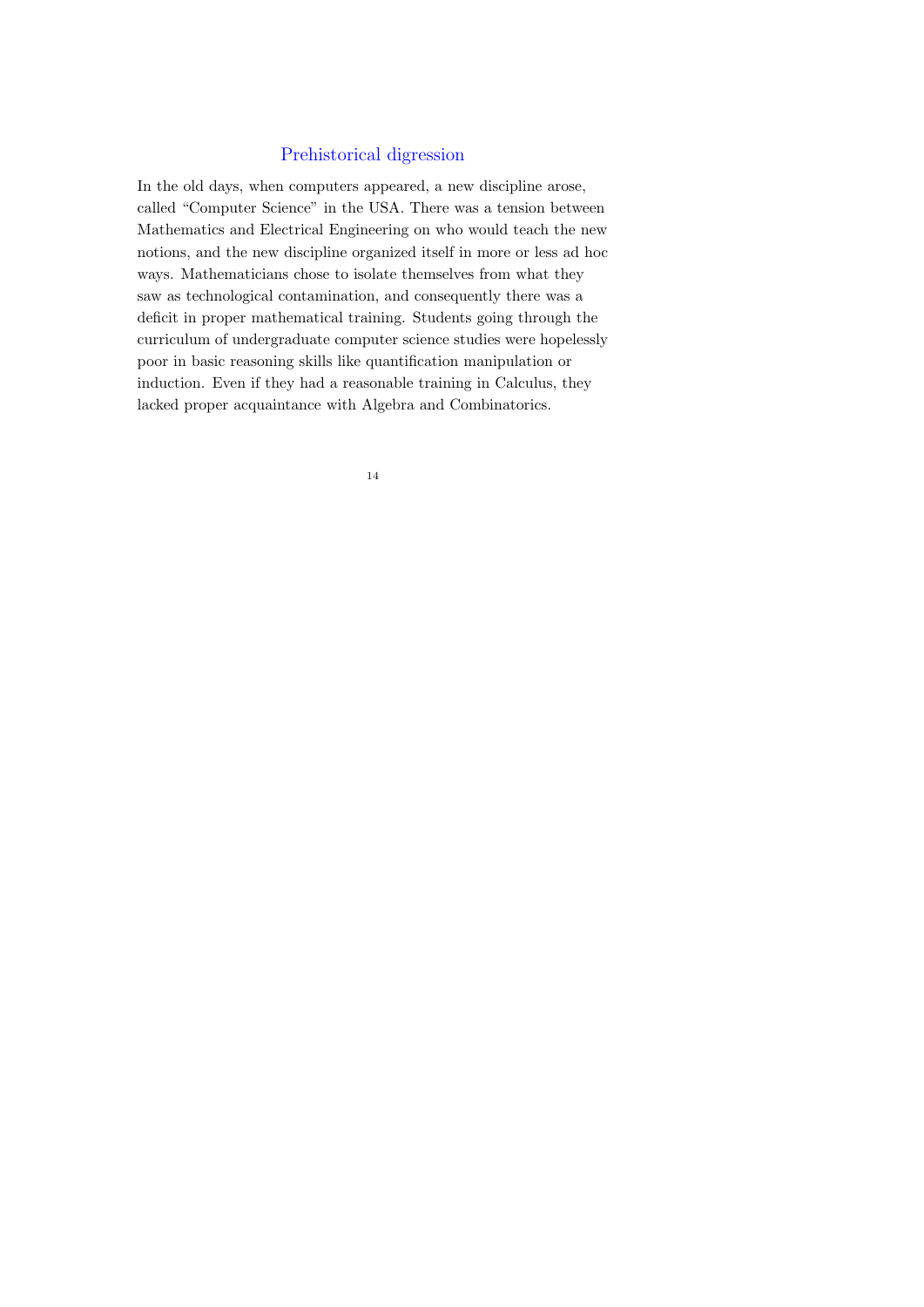#### My first encounter with Logic

My own experience. I was trained as an aeronautics engineer, and thus was taught a fair amount of complex analysis and linear algebra. In parallel I followed the first Master curriculum established in Informatics at the Faculté des Sciences of the University of Paris when it still existed, back in 1967. The mathematical apparatus was completely different, and incredibly ill-adapted to what it pertained to bring, namely rigour in reasoning. There was a course in mathematical logic, let me be mercyful and not say anything about it.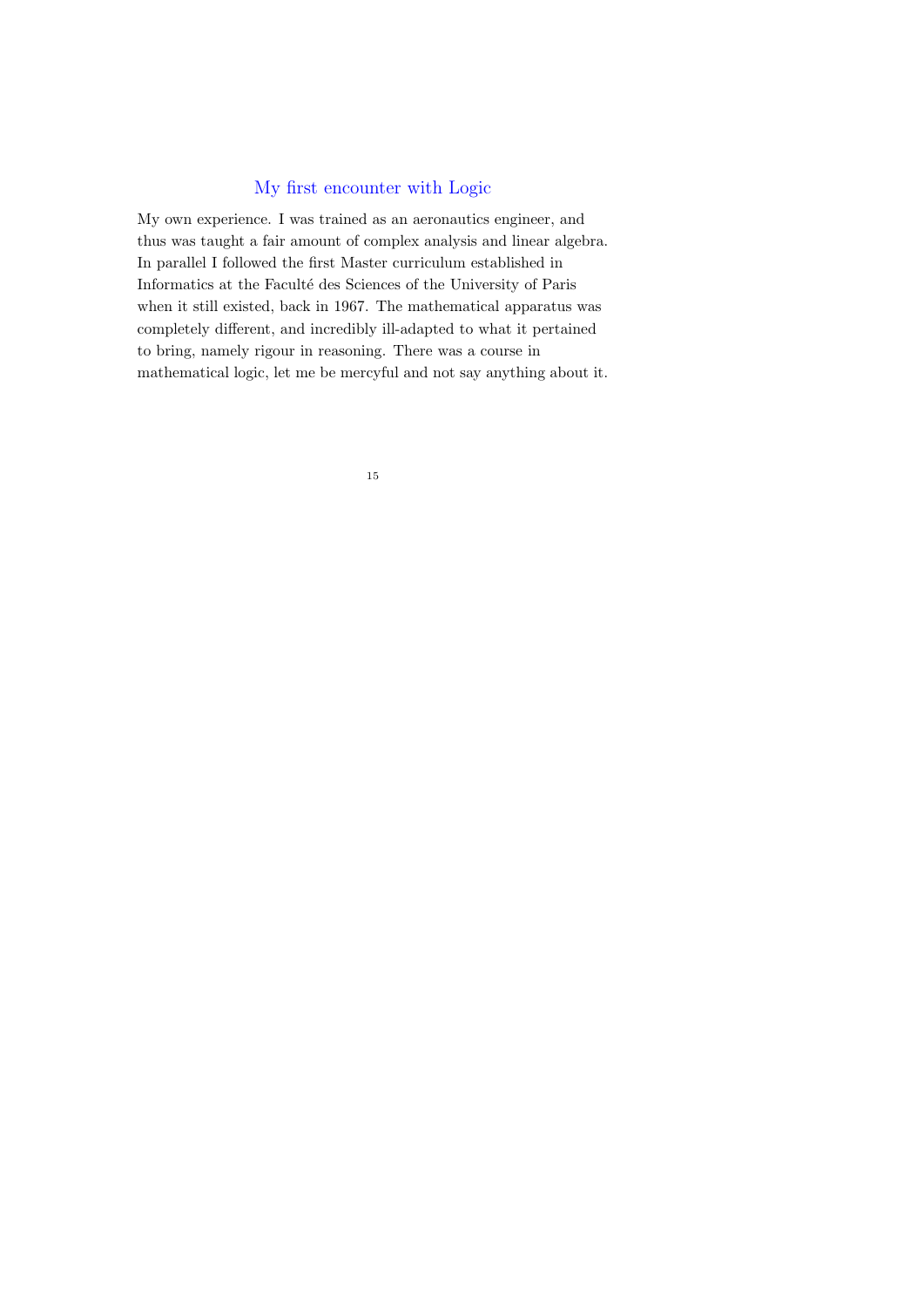## My first encounter with Recursion

There was also a course in recursion theory, thanks to Bernard Jaulin, which had the merit of being rigorous, and had at least some vague plausibility as foundations for recursive computations over integers.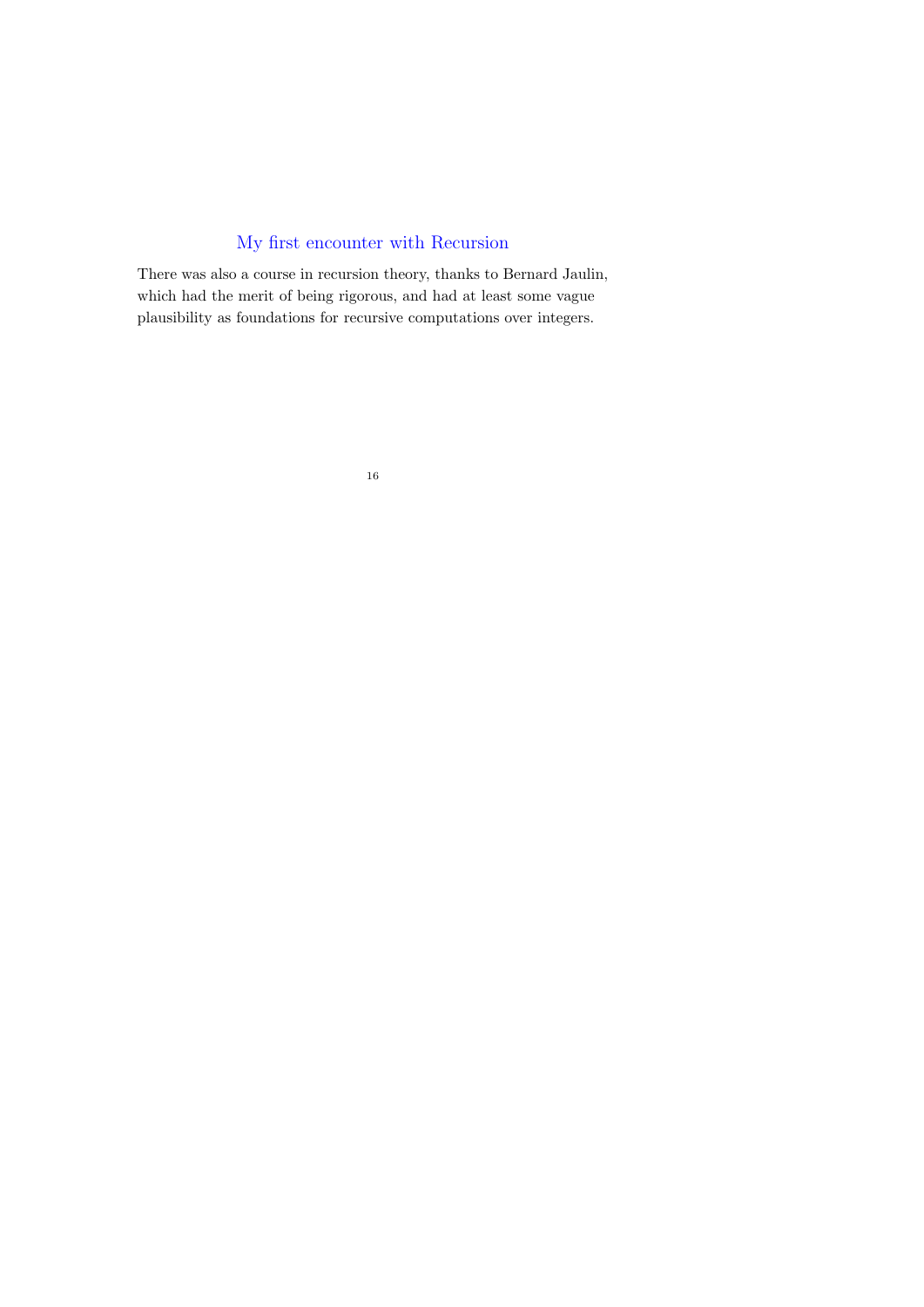## Algebra wins

Then there was Schützenberger's fascinating course on advanced combinatorics (Ramsey numbers, monoid equations).

Tale of an embarrassing mismatch between Algebra and Logic.

Also Schutz's association with Roger Lyndon gave me the hint to look up the "Notes on Logic" by this author, which opened my eyes about logic by providing a very clear algebraic presentation of the important material in 90 pages - in my opinion an unsurpassed introduction to logic to this date.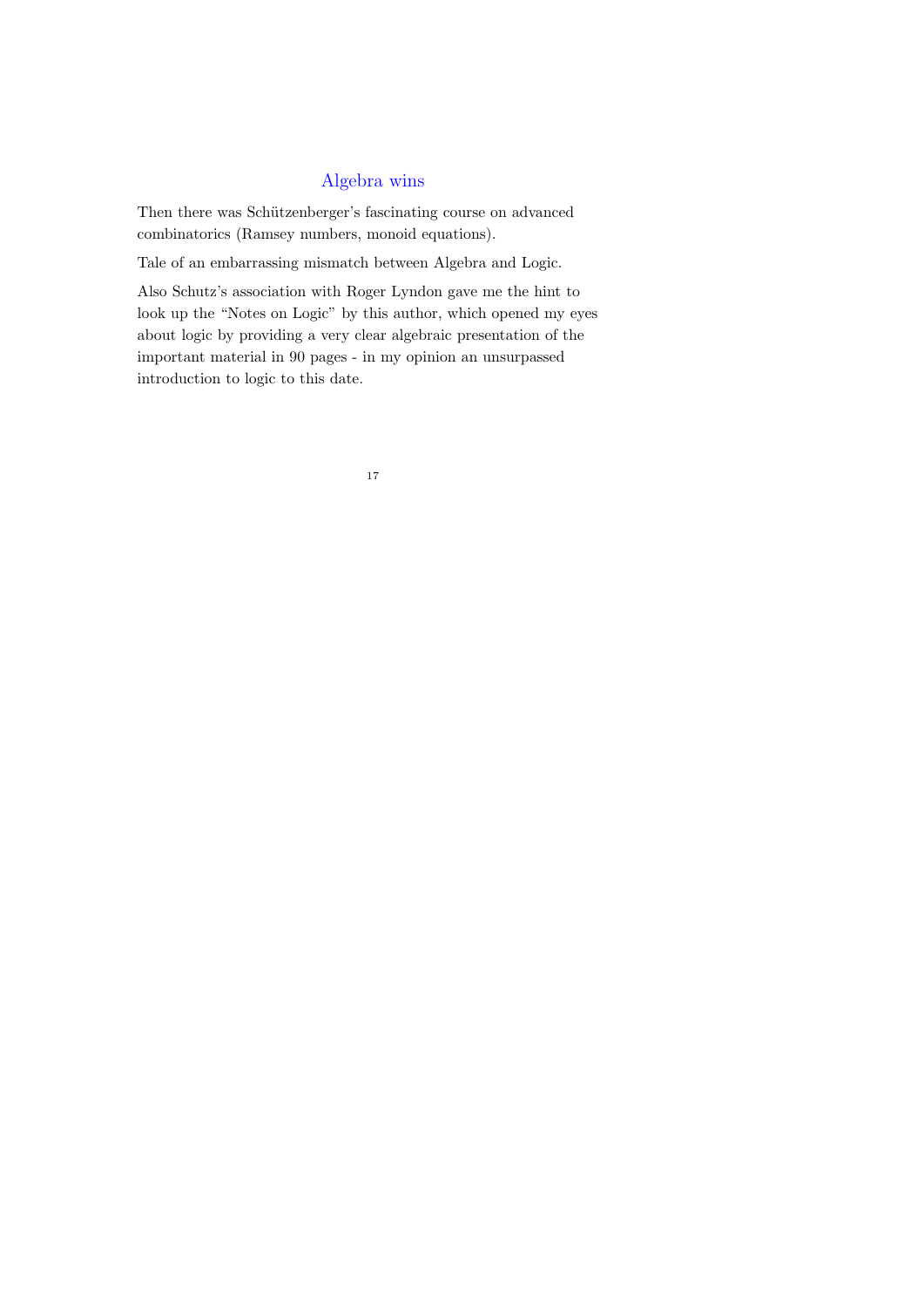#### Weird logical tautologies

In a standard mathematical logic textbook, first order models are taken as non empty sets. This important convention is told "en passant", much like excluded middle is wired in at the start of propositional calculus. This is a convenience for the standard inference rules of first order quantification. I like to tease mathematician friends with the remark that  $\forall x P(x) \Rightarrow \exists x P(x)$ . If they give a moment's thought to this remark, they immediately come with the empty set as a counter example. When I insist that this is a valid statement in the standard predicate calculus, they usually get annoyed and nasty.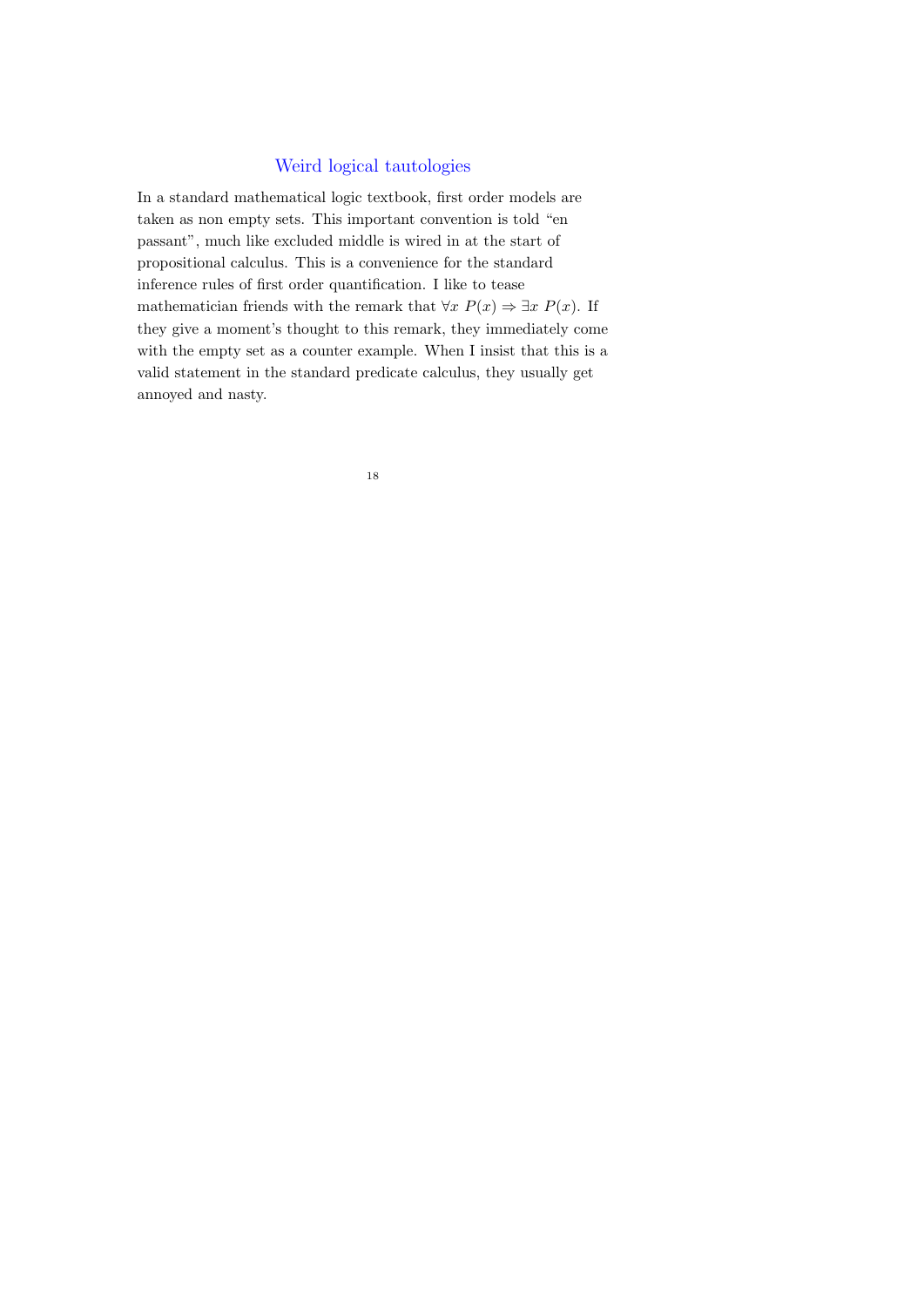#### Mathematicians despise Logic

Actually, most mathematicians don't care about logic. Mathematical logic grew out of consistency analysis, following Hilbert's program, and other meta-mathematical considerations. Gödel's incompleteness results were a blow to the whole mathematical edifice, but this crisis was overcome like the previous ones, such as irrationality and transcendance. Mathematical logic became a highly specialised subfield of mathematics, far from being as prestigious as algebraic geometry or number theory. It even got ridiculed by Paul Cohen, who considered the independence of the continuum hypothesis as a rather simple exercise - obtaining forcing as a kind of reverse engineering construction.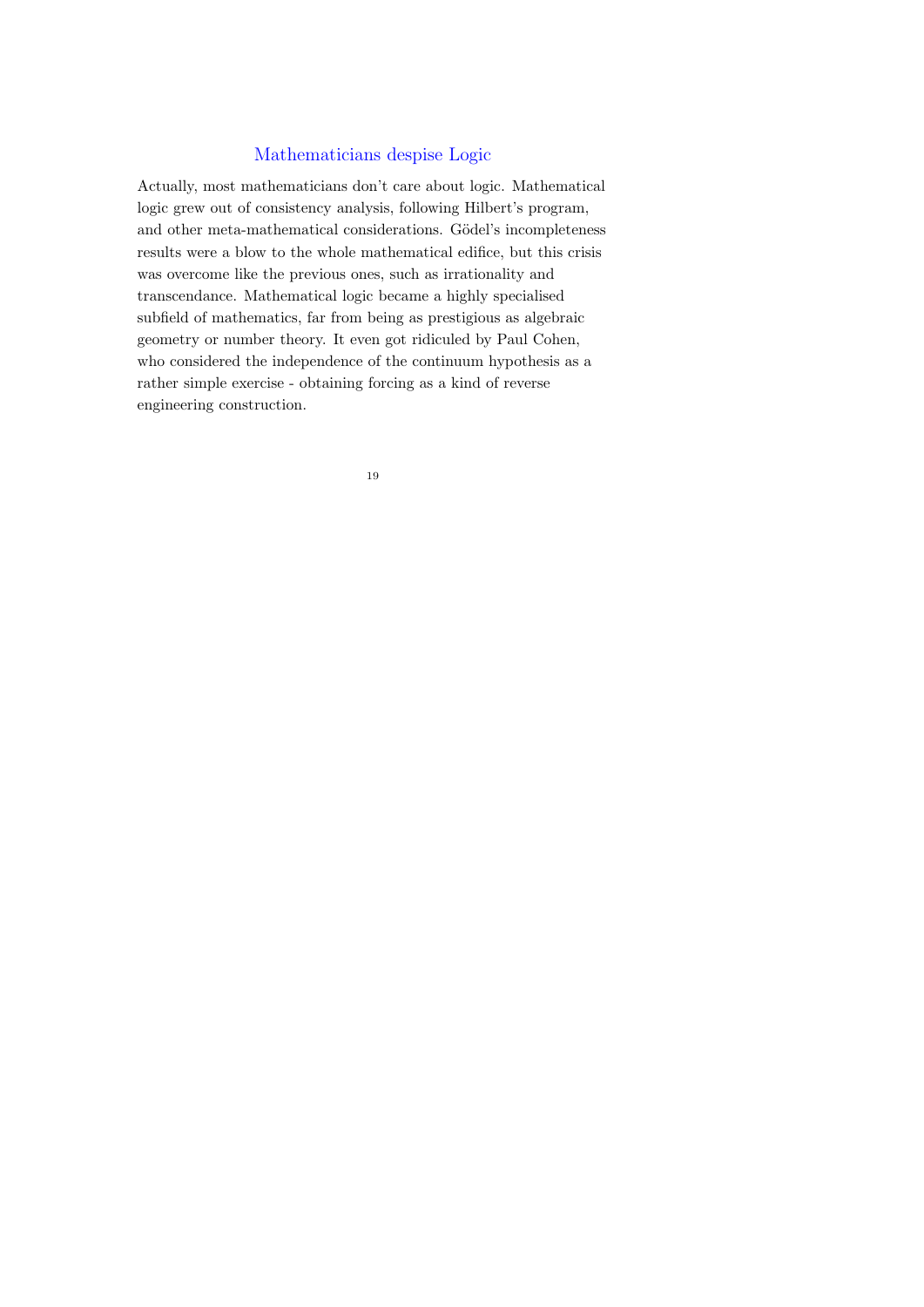#### Drinking problems

Gilles Kahn made a point of debunking standard logic in Coq's tutorial with the "Drinker's theorem". Statement. In any bar, there is a person who, if he drinks, every one in the bar drinks. Proof. If everyone drinks, take any one. If someone does not drink, he is a witness to the truth of the statement. However, we have 2 difficulties. First, how do we know there are no other situations ? Answer: by excluded middle. Second, what happens when the bar closes and is therefore empty ? So there are many hidden hypotheses which are implicit in the linguistic formulation of the problem and its solution.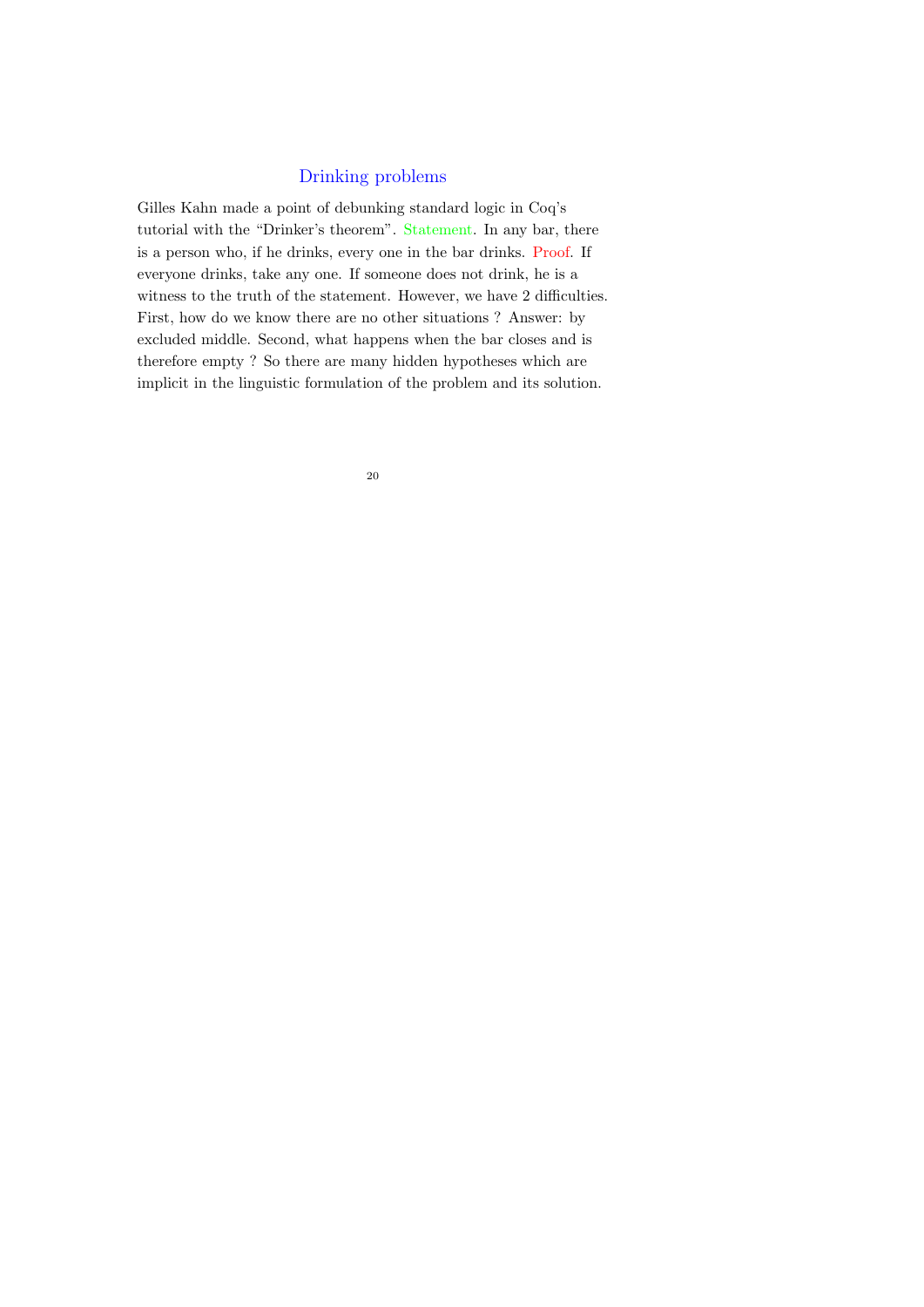### From bars to rings

This "theorem" is a pearl, since it mixes in a minimal way three difficulties in the standard apparatus - models are non empty, excluded middle is wired in, and material implication is used instead of entailment. So you get a formal proof which is easily defeated by common sense. With an ironical phrasing in terms of lowly concepts such as drinking in a bar, whereas mathematics allows itself the use of concrete terminology like rings, fields and matrices, but always with noble connotations !

But perhaps one might question the use of real-world terminology at all. What helps intuition is also a danger of introducing implicit assumptions. See the work by Lakatos for an interesting discussion.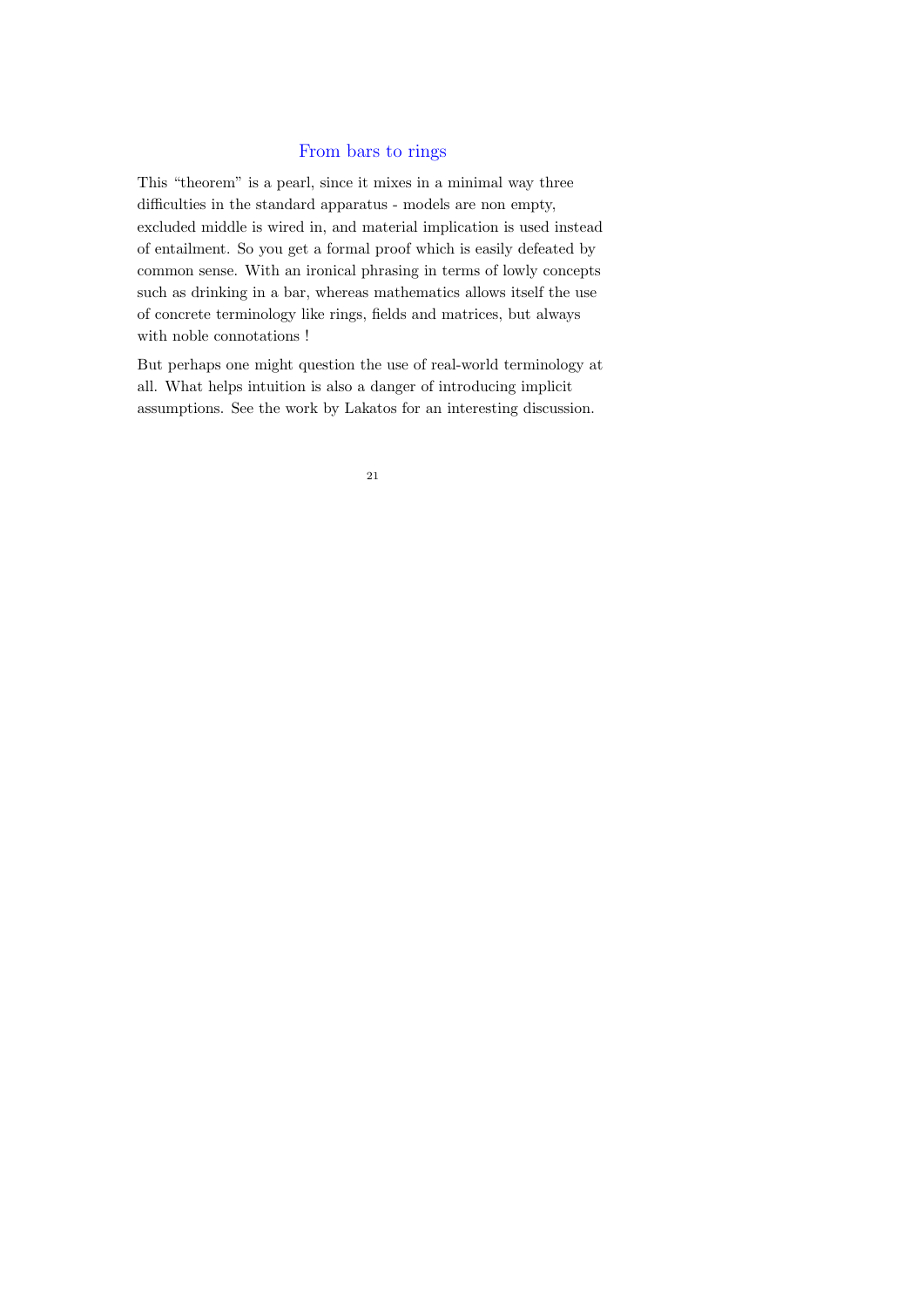### Type Theory commits less than Set theory

Here we see a very clear instance of the superiority of type theory as a linguistic medium for reasoning over the standard abstraction of first-order logic. The bar has to be postulated non-empty, since otherwise there is no way to get the witness. Similarly if you do not postulate excluded middle you will not get anywhere. Type theory is not fundamentally different from predicate calculus, it is just less commital in terms of basic means of knowledge.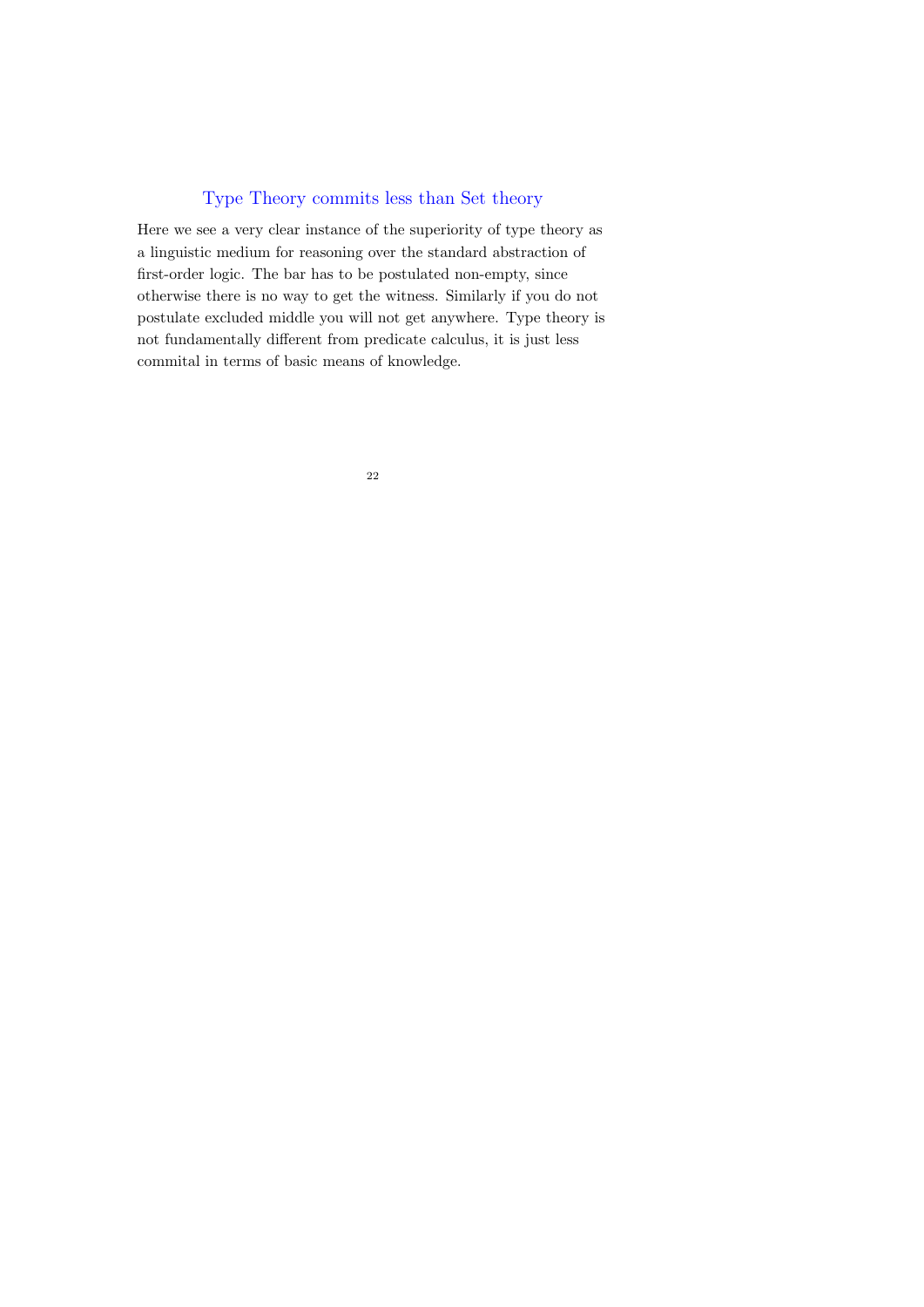### Type Theory commits more than Linear Logic

Type Theory is however not minimal in its use of basic principles, since it allows non-linearity, both for contraction (axioms are not consumed, they are reusable) and for thinning (irrelevant assumptions are discharged). This is because it uses lambda-calculus, and not linear logic as its foundation.

The epistemic justification for this choice lies in two basic postulates about knowledge: it can be memorized and reused, while irrelevant knowledge may be ignored. Further properties such as insensibility to temporal ordering of independent pieces of knowledge are derived metaproperties (combinators).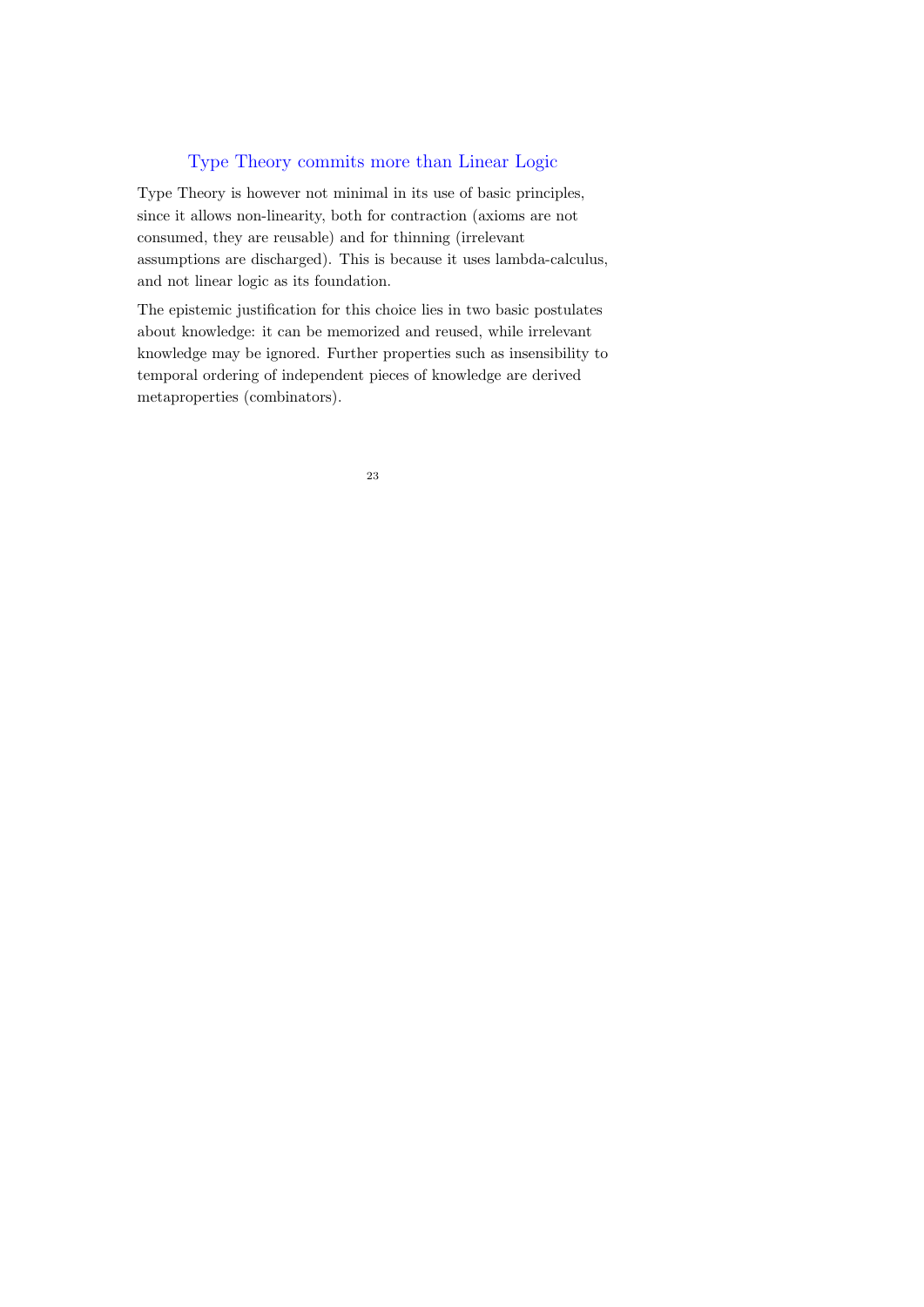#### Lambda calculus

There is no good understanding of type theory if you do not know lambda-calculus. Type theory constructions are typed lambda-terms, the types being some logical formulas themselves formulated in lambda-calculus. Lambda-typed lambda terms, that was from the start the motto of Automath. The rest is details about formation rules for those types. But the main outcome of this endeavour is to get a full language for mathematics, including abstraction, axioms, definitions and proofs. Furthermore those proofs are not only concrete objets, but executable algorithms as well, paving the way to sophisticated mixtures of computation and deduction, and ultimately powerful uses of reflexion principles.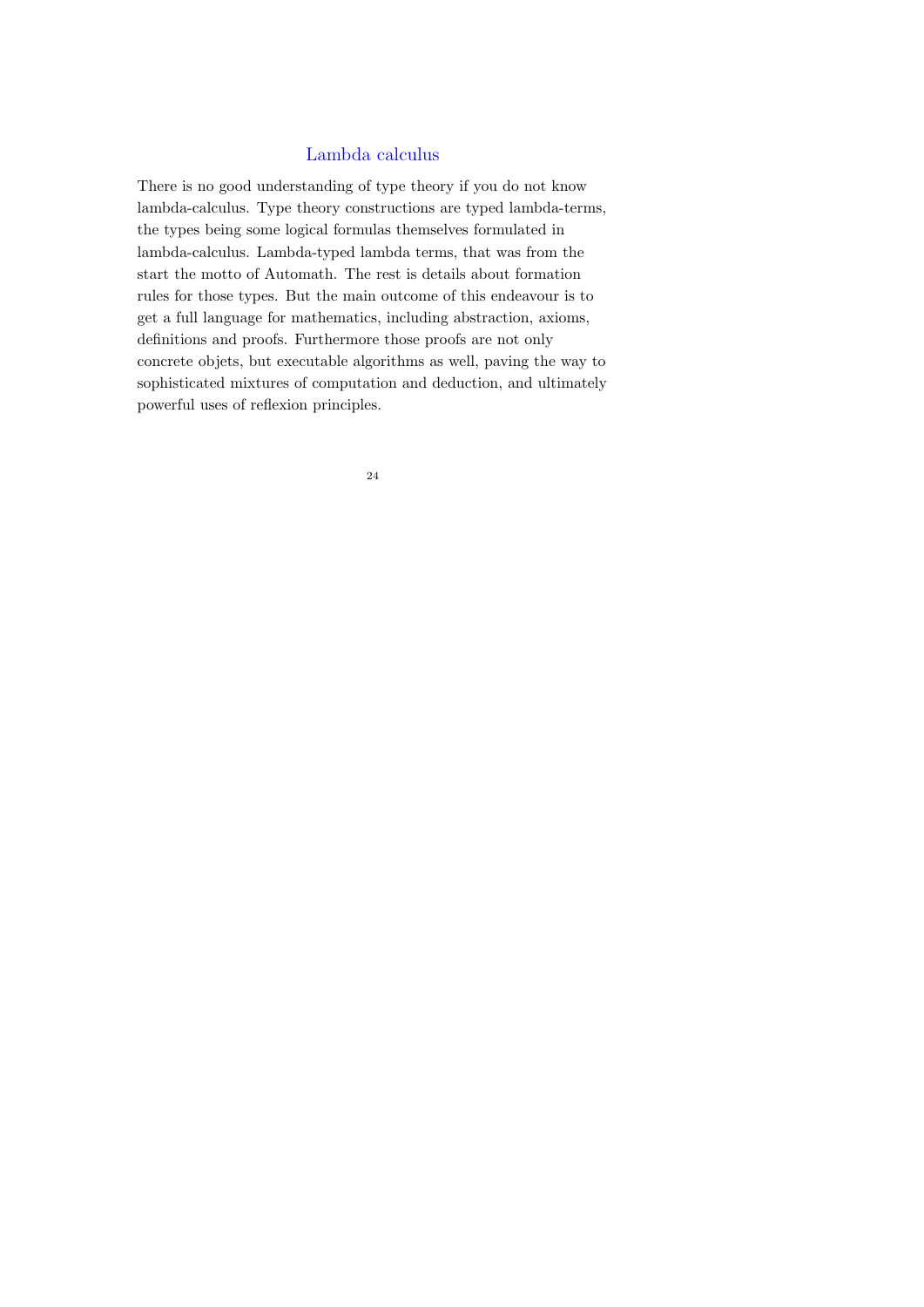#### Lambda calculus was slow in percolating

When one looks back into the work of Gentzen in the 30's, one can find lambda-calculus in properly presented natural deduction, of course, and sequent calculus may be seen as the search space for such proofs. But this story took a long time to unravel through the work of Kleene, Curry, Howard, de Bruijn, Martin-Löf, Girard, etc. Even though Church's notation was well-known by professional logicians, Prawitz' book on natural deduction does not even allude to lambda calculus. As late as 1980, lambda calculus specialists were a sect of less than 20 members worldwide. Even today, I would bet there are not 50 people who are able to state Böhm's separation theorem correctly, let alone prove it.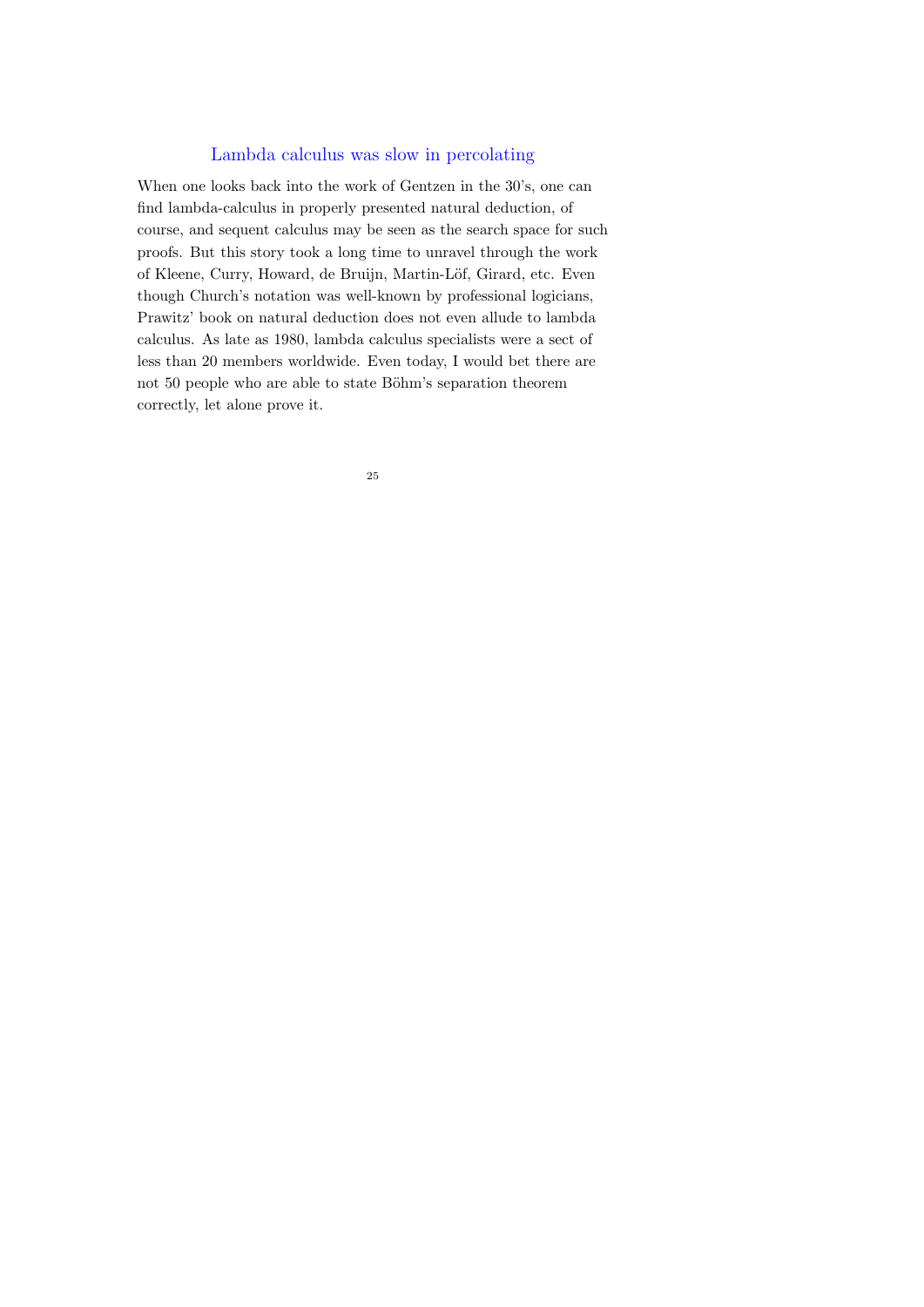## Denotational semantics of programming languages

Lambda-calculus actually came to informatics through the development, in the 80's, of denotational semantics by Dana Scott and his followers. This fueled a lot of not-so-relevant research in continuous lattices, and ended up cluttering constructive reasoning with an unsavoury dose of abstract nonsense - category theory imposed by intimidation rather than necessity for proper abstraction.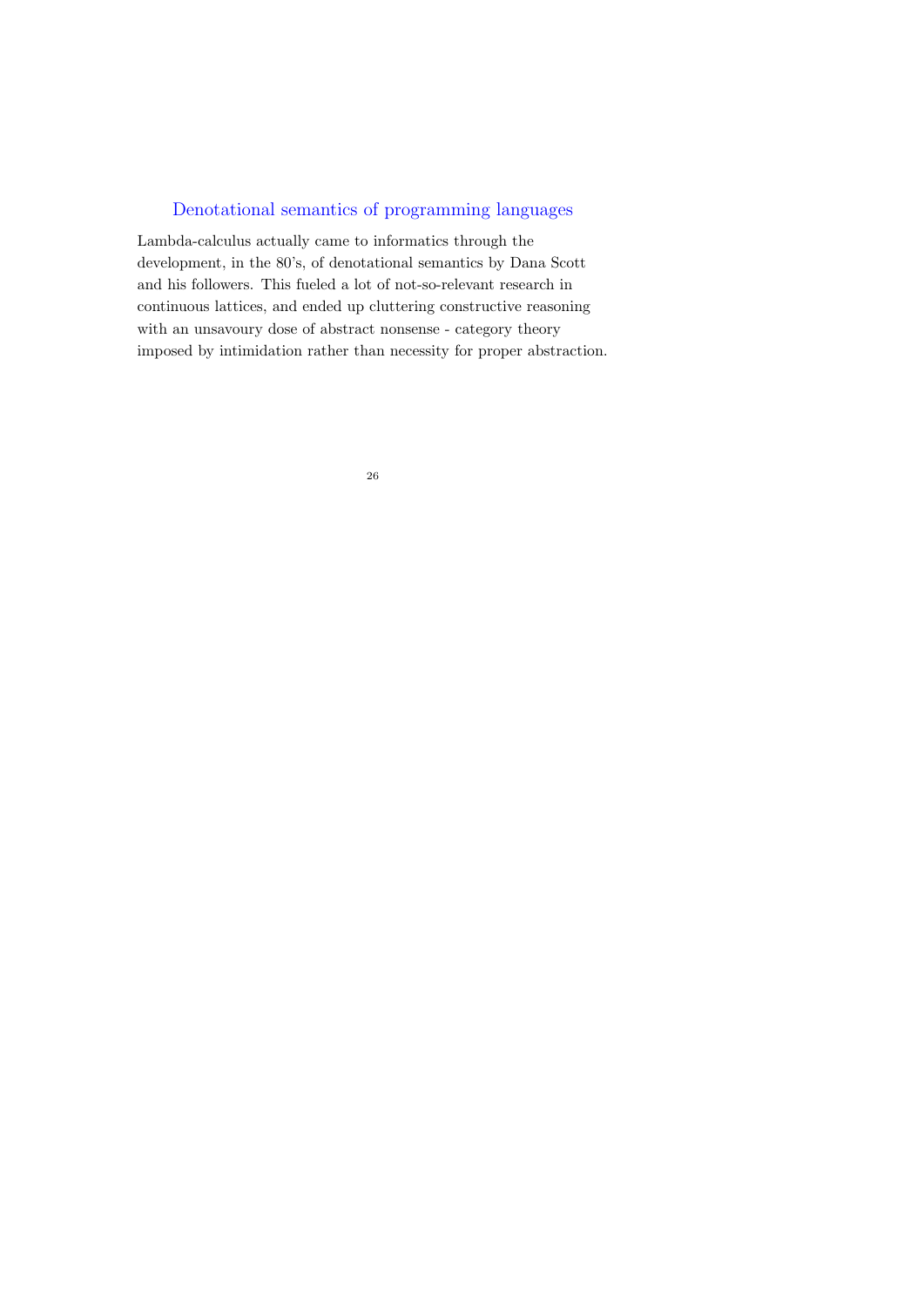### Hyper specialization hinders progress

Actually, the influence of lambda-calculus grew in at least two areas: design of programming languages (Peter Landin for Algol 60, then ISWIM, the precursor of ML), and semantics of natural language (Richard Montague, who applied Church's simple theory of types to the propositional semantics of language). But it took a long time to recognize that the categorial grammatical framework of Lambek was a non-commutative precursor of linear logic. This is a clear case of hyper-specialization of disciplines, missing important common conceptual apparatus.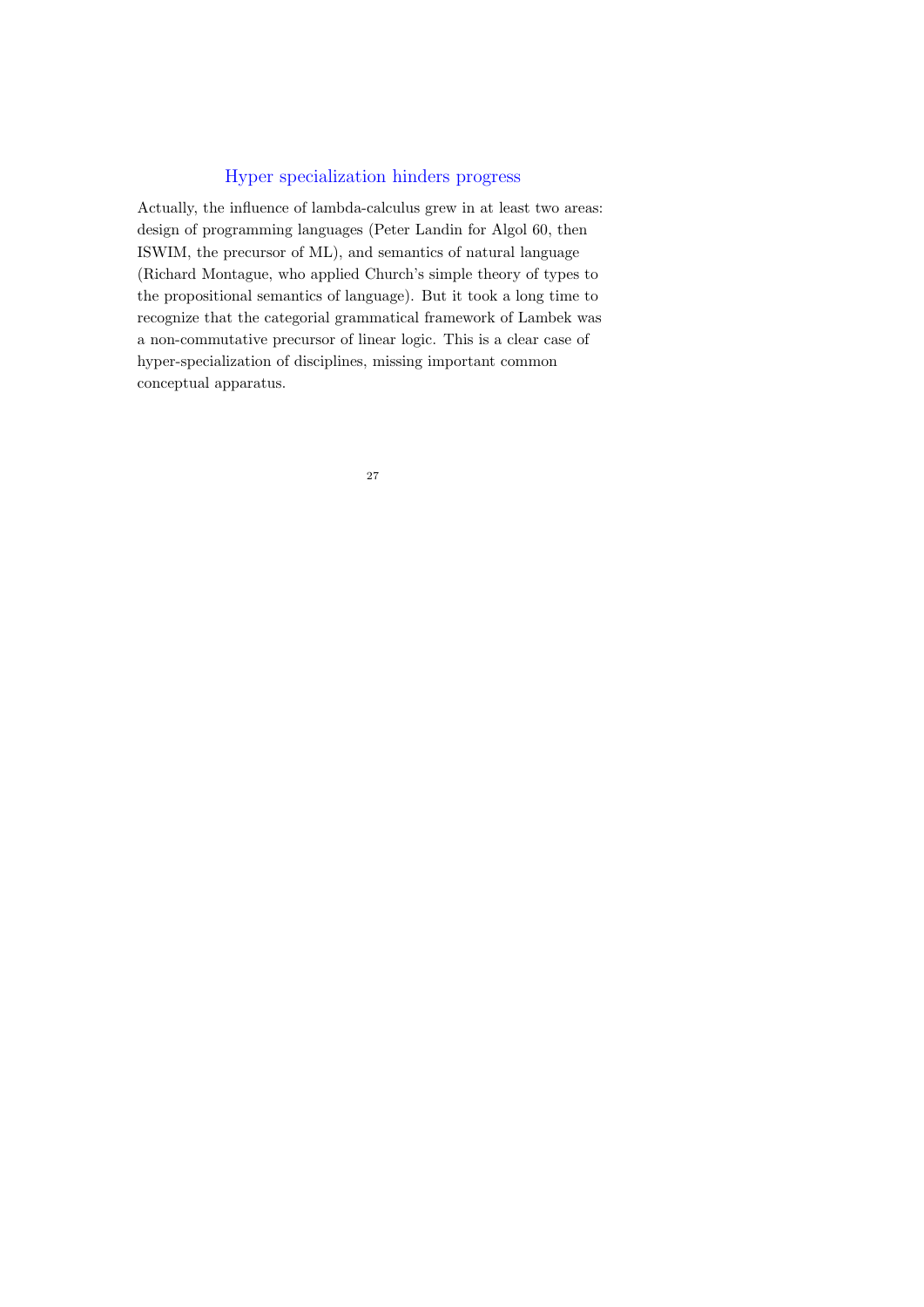#### In search of a language for formal maths

The search for a perfect reasoning language by Leibniz got only grotesque modern avatars by Frege's graphical notation and Russell and Whitehead absurdly opaque notation for Principia Mathematica. De Bruijn's Automath notation, in the 60's, was both too early and too late. Too early to be properly understood before Type Theory became popular in proof assistants research circles. Too late to serve as language for Bourbaki's endeavour. Bourbaki knew about lambda-notation, and even contemplated using it as mathematical notation, but they failed to capture the lambda abstraction with two-dimensional diagrams and gave up, indulging in a set-theoretic semi-rigorous dialect.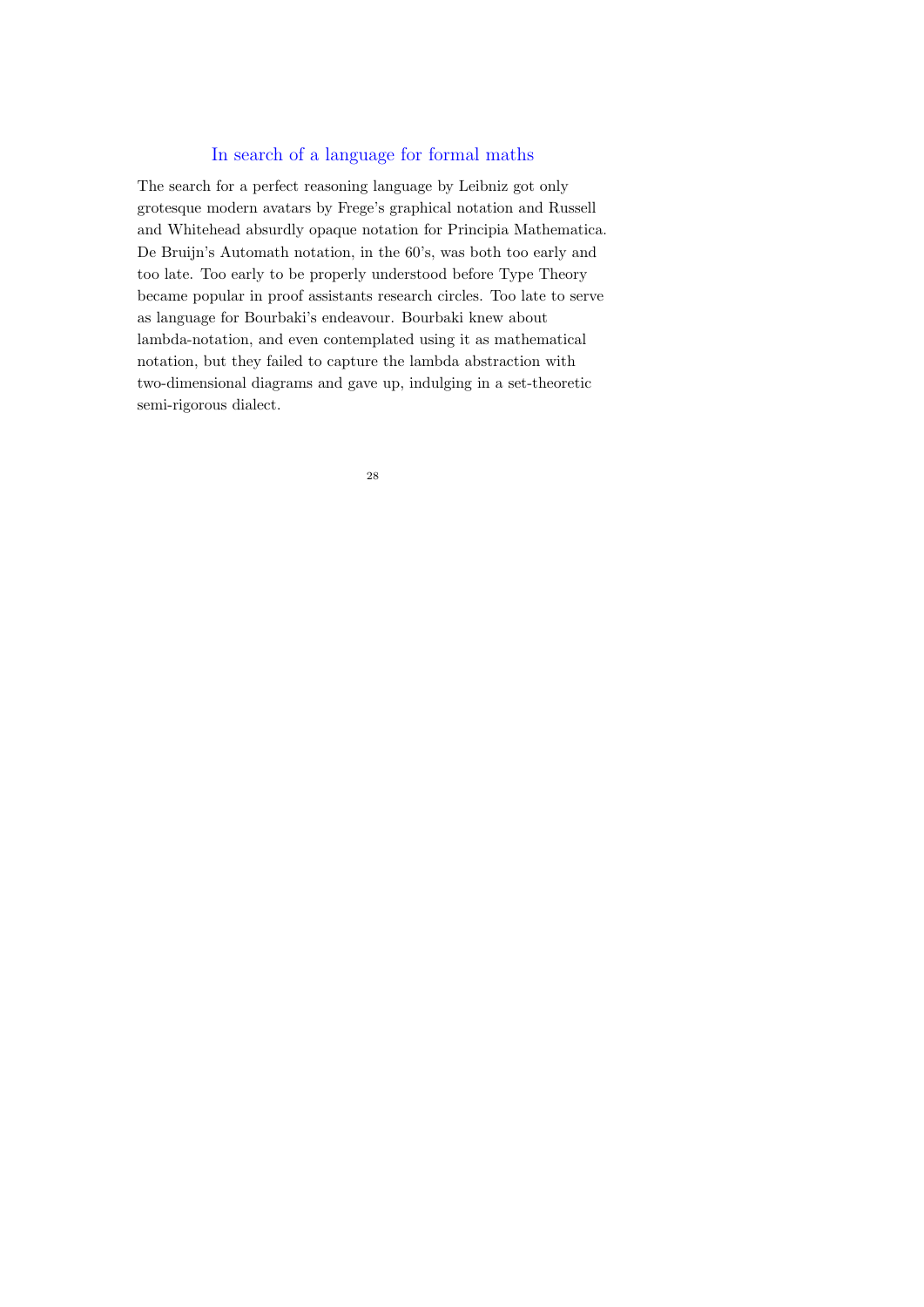## Type Theory is better than Axiomatic Logic

We are not so much interested in axiomatisation as we are in actual definition of concepts (constructions of sorts). In Goldblatt's words, in his preface to his book on Topoi: "[We are interested in] understanding the house that we mentally build for ourselves to live in".

A most important mathematical concern is the art of writing definitions in the right way, as well as the craft of knowing when to allude to a definition - we are not interested in cut-free proofs, heaven, this is a logician device for consistency proofs, not a mathematically sensible operation.

We do not want cut free, we want clutter free.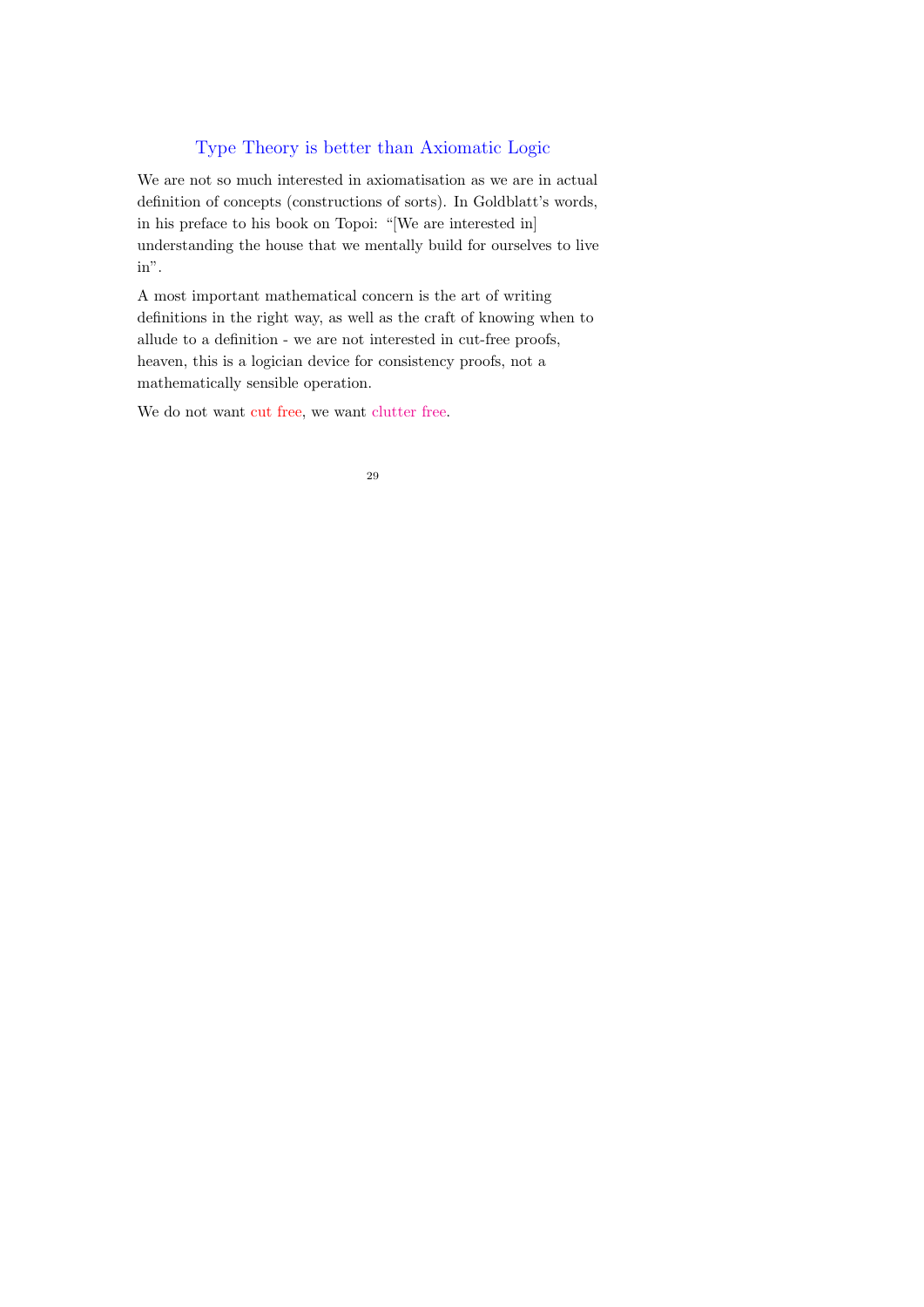#### Methods rather than facts

The less we assume, the more opportunities we get of discovering interesting methods. A case in point is the Continuum Hypothesis. What is interesting is not so much that it can be taken or discarded, but it is the forcing method in itself, a very powerful construction.

Actually, as Paul Cohen says "A point of view that the author feels may eventually come to be accepted is that the CH is obviously false." This sounds like an interesting research program: find the right induction principle to refute CH.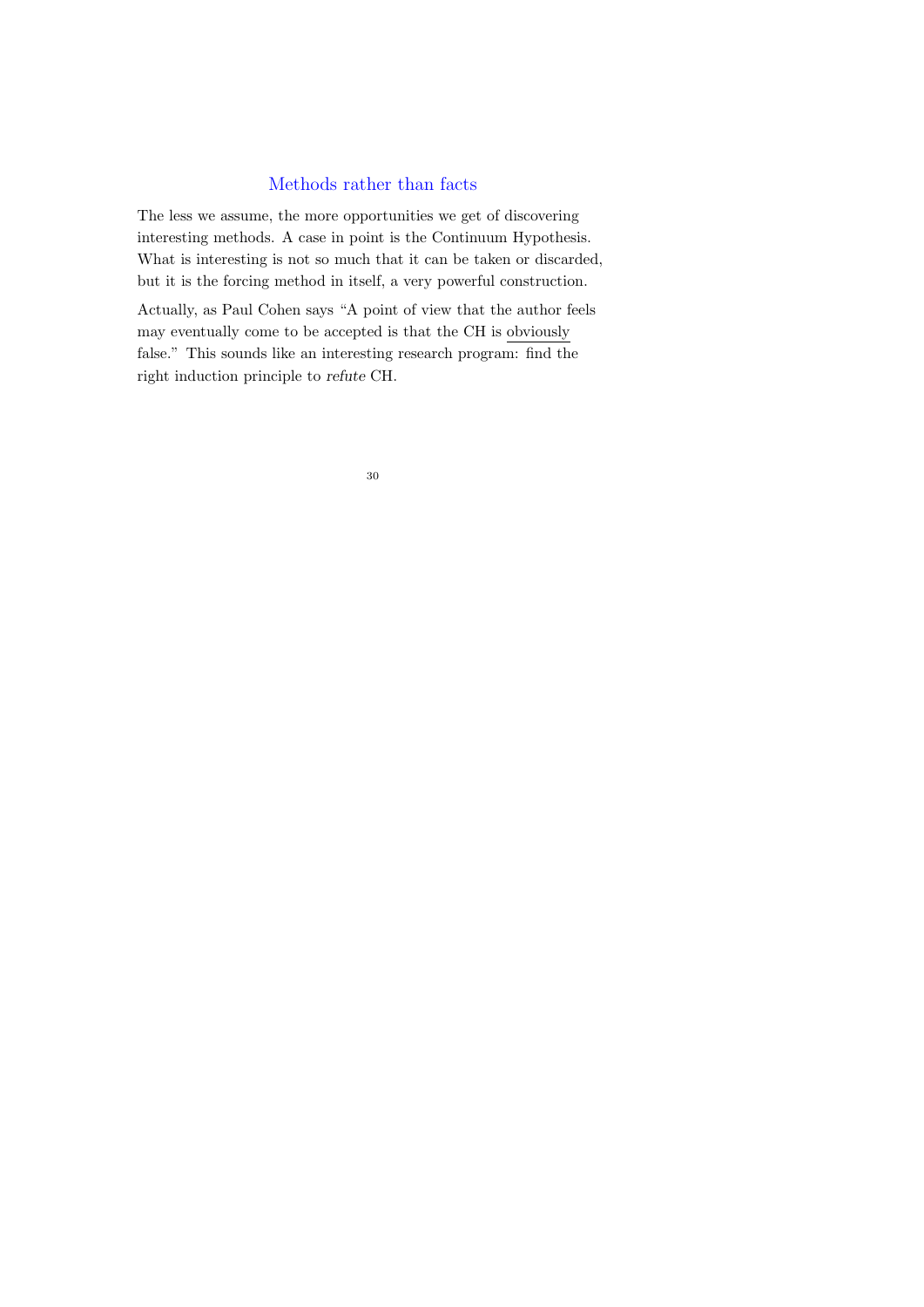## Free variables, arbitrary choices of points, quantification

Perlis' law. Someone's free variable is someone else's bound variable.

Logical interpretation of this law : These are concerns of lambda calculus, which deals correctly with binding, abstraction, functional notation, and hypothesis management. Furthermore, lambda reduction gives a general solution to solving definitional equality replacement by higher-order substitution.

Of course lambda reduction is only one kind of definitional equality. What is equally important is recursion, which comes with inductive types.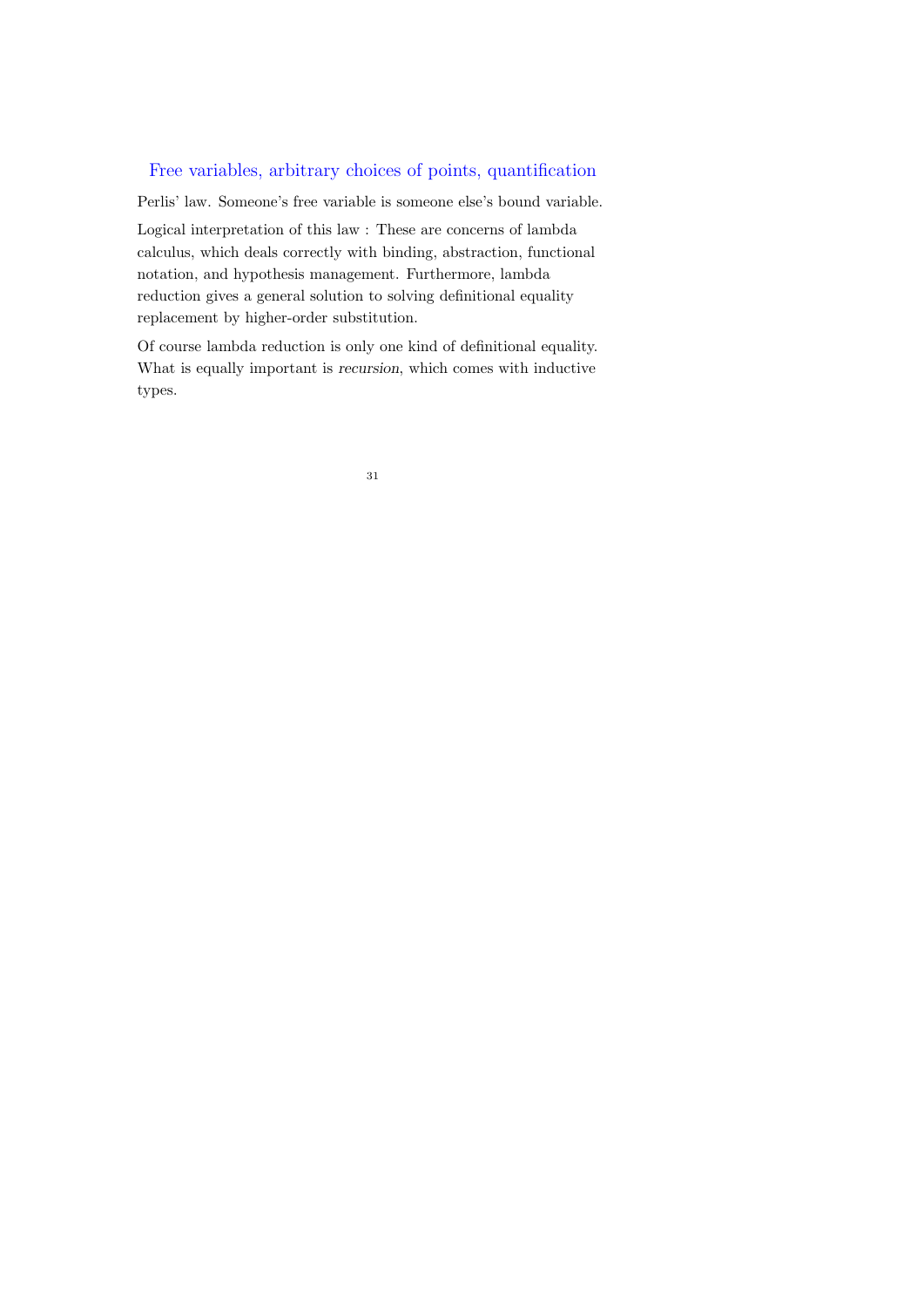## The equality quagmire

What on earth does  $x = y$  mean? The number of interpretations boggles the mind. Leibniz equality like in Church's simple theory of types, with substitutivity for free by lambda reduction, extensional equality for sets, abstract equality over a structure, leading to setoids, etc.

If one uses the right constructions, category theory can be accommodated conservatively, as Amokrane Saibi showed.

Category theory tried to treat concepts modulo isomorphism. Then you wind up with statements like: "it is not just equal, it is equal on the nose". Why should the nose of a category theorist matter for mathematical truth?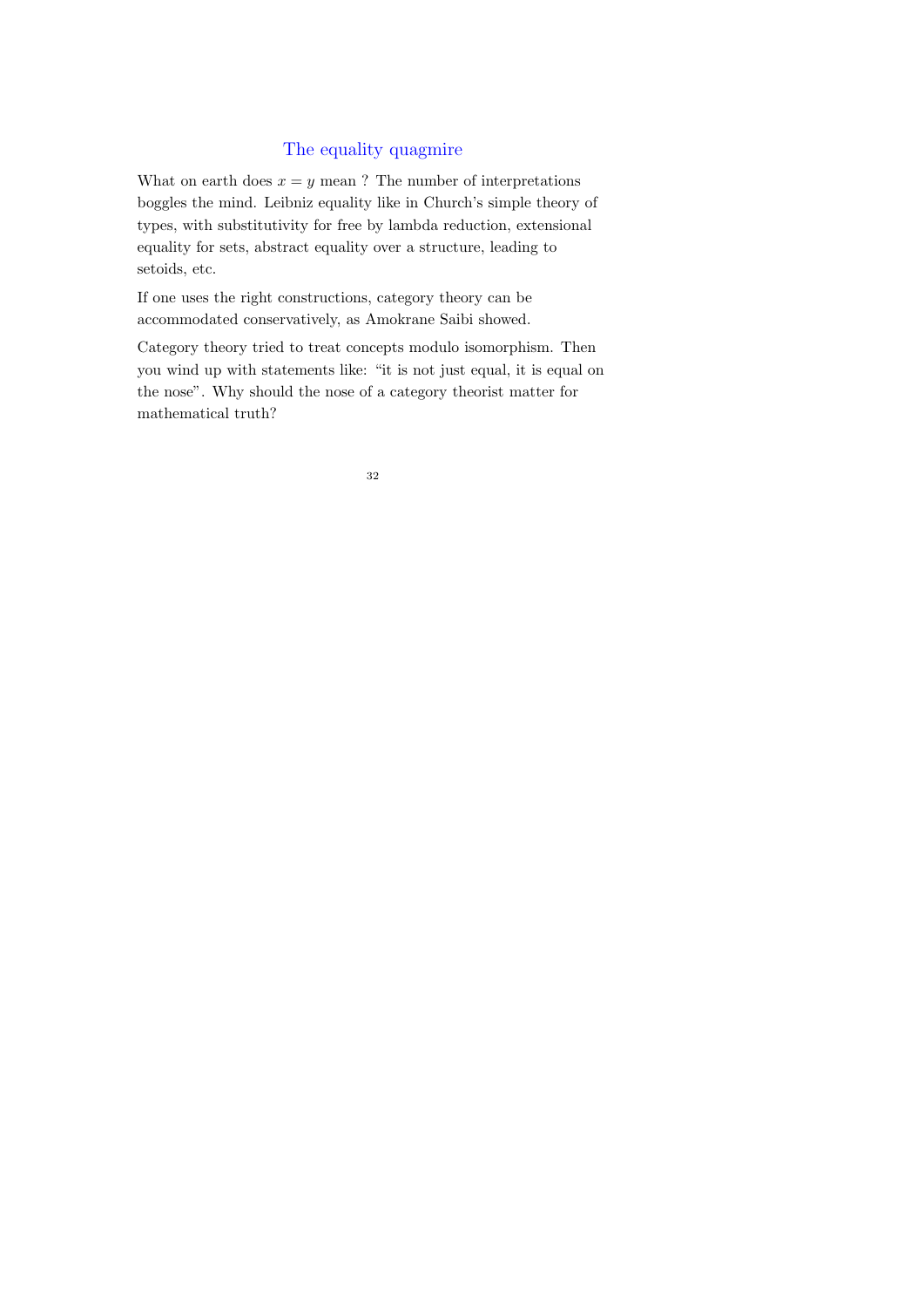### Right concerns about modularity

We do not want vague overloading, we want mathematical modules, which compose in well understood ways, in the lambda-calculus tradition.

Wouldn't it be nice if we could define what mathematicians mean by Algebra, Geometry, Arithmetic, Topology, Measure theory, Analysis, Probability theory. What is Combinatorics the natural composition of ? What part of Analysis is needed to extend Arithmetic into Number theory ? Is Category theory is some sense at the root of mainstream mathematics, or is it Set theory or some well-understood combination of both ?

This would put Logic in its right corner, as some contemplation of Galois connections between syntactic combinatorial structures and set theoretic models.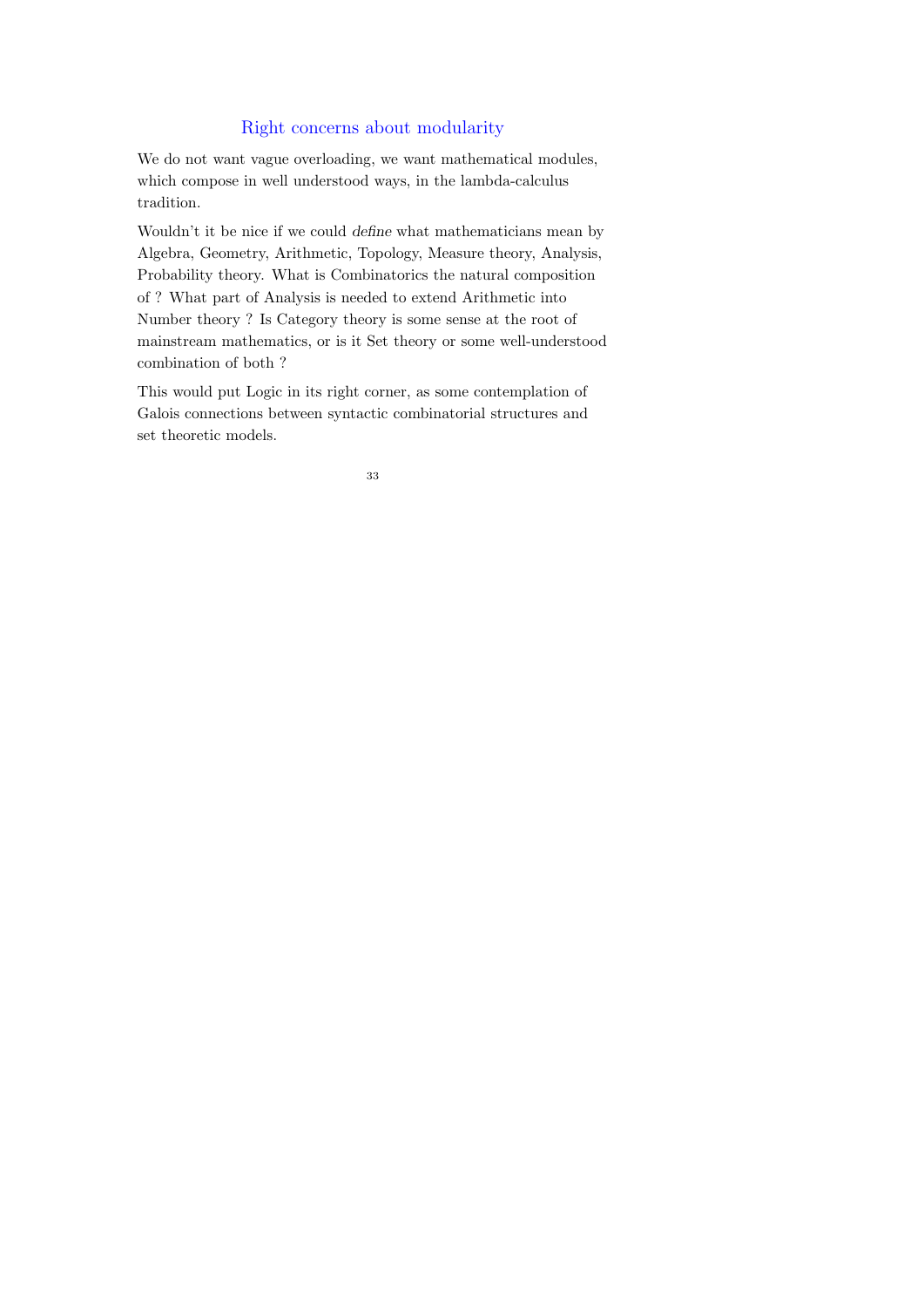## Logic is too simplistic

Logic is to mathematics what logical semantics is to linguistics, a poor approximation of meaning. Furthermore we want words to be associated not just with meanings, but with references, and this is where definitions matter.

If you use notation like  ${x|P(x)}$  or even  $a/b$  or  $\sqrt{e}$ , you do not want to express just the stated fact, but the presupposed assumption as well. We need an Automath context to take care correctly of side conditions.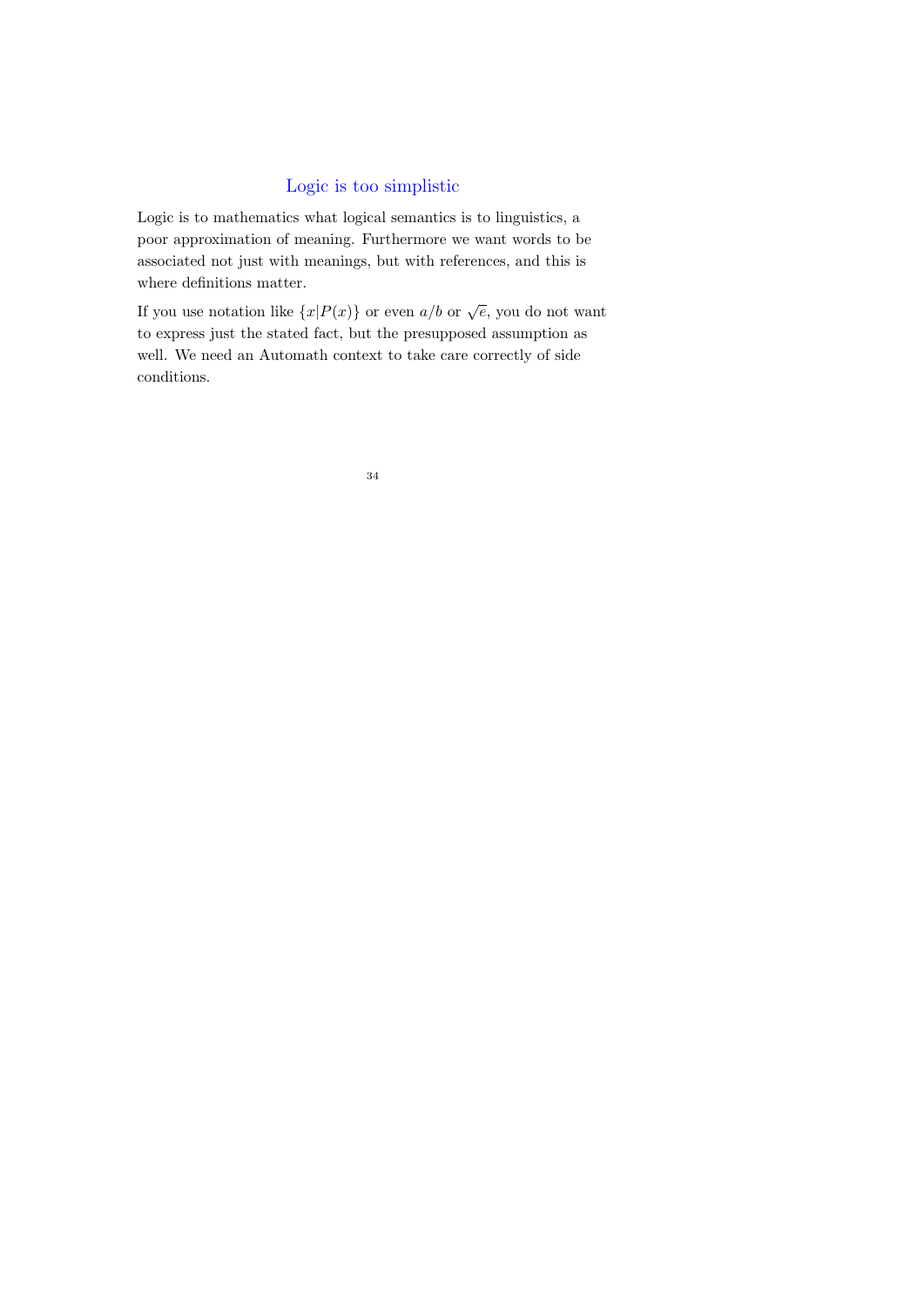#### Modern Type Theory as a vehicle for serious Maths

The recent completion of the Four Colour Theorem as a formally verified piece of Type Theory sets the state of the art in formal mathematics. It uses a slick axiomatisation of hypermaps and represents a significant improvement over the proof by Robertson et al., itself an improvement over a messy mixture of maths and assembly programming by Appel and Haken.

As Georges Gonthier states : "We believe that our success was largely due to the fact that we approached the Four Colour Theorem mainly as a programming problem, rather than as a formalization problem".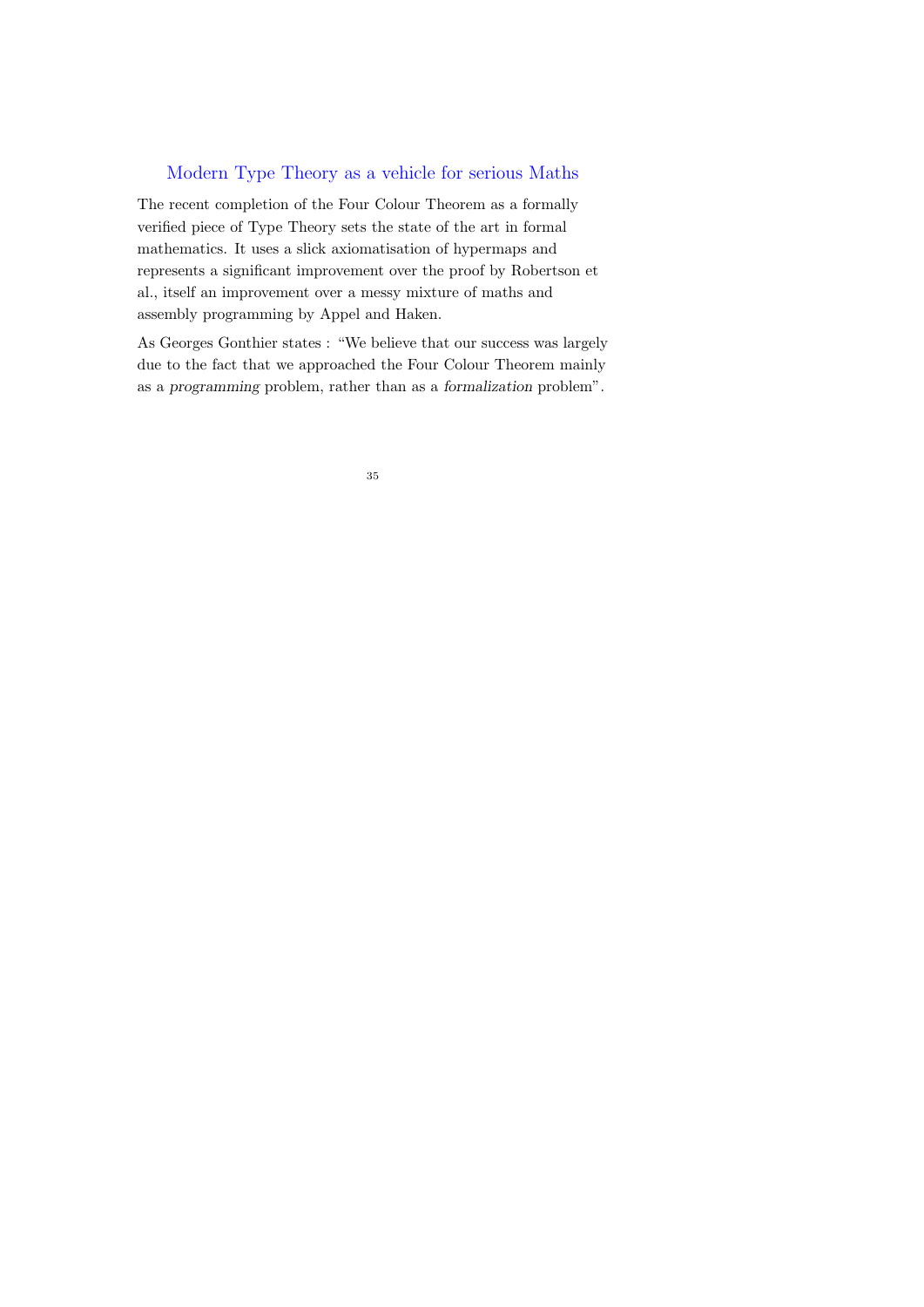From programs-for-proofs to programs-as-proofs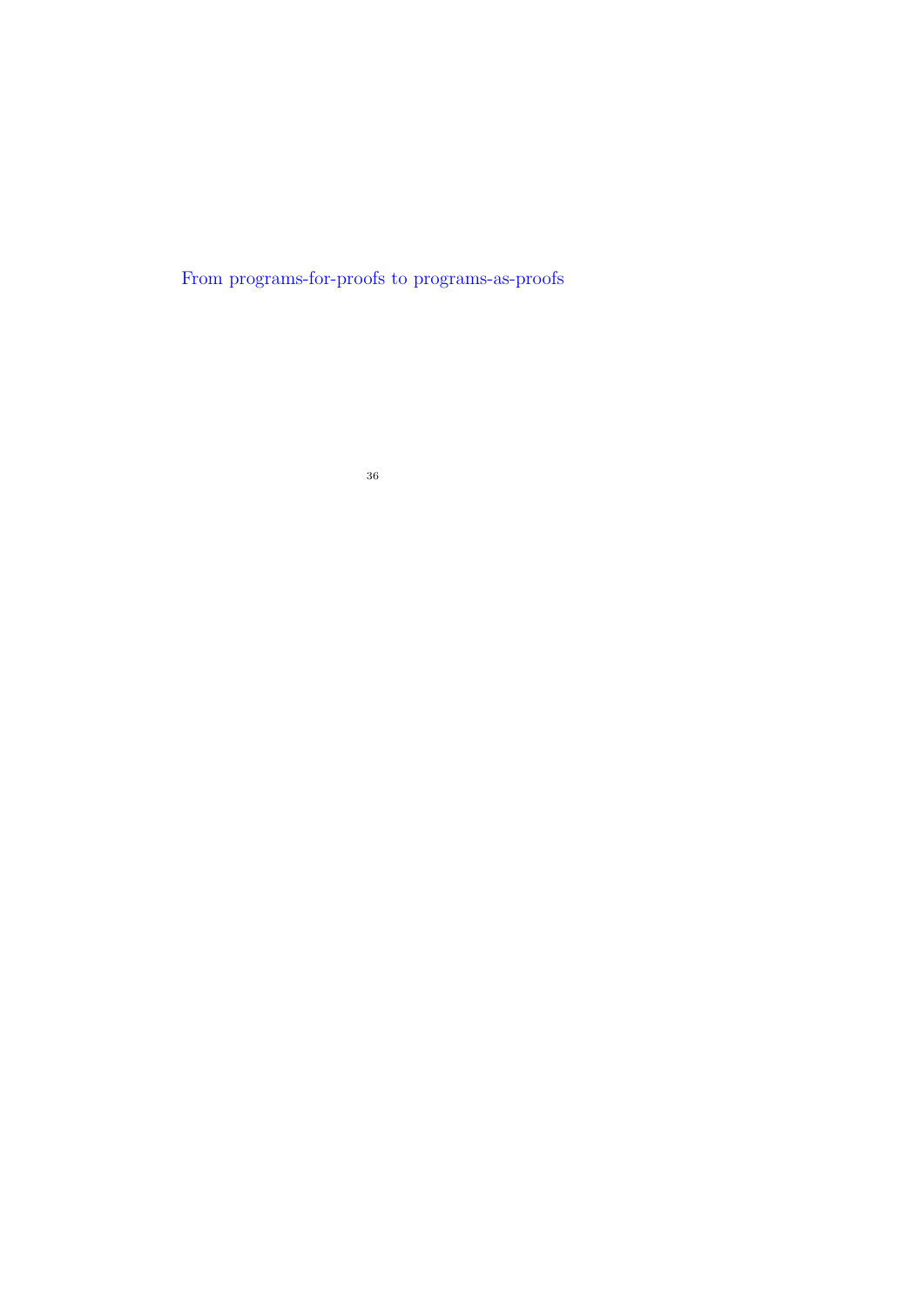# Towards a true Mathematician assistant

Mixing the why and the how. A high-level tactic language. Note on Proof assistants versus Logical frameworks.